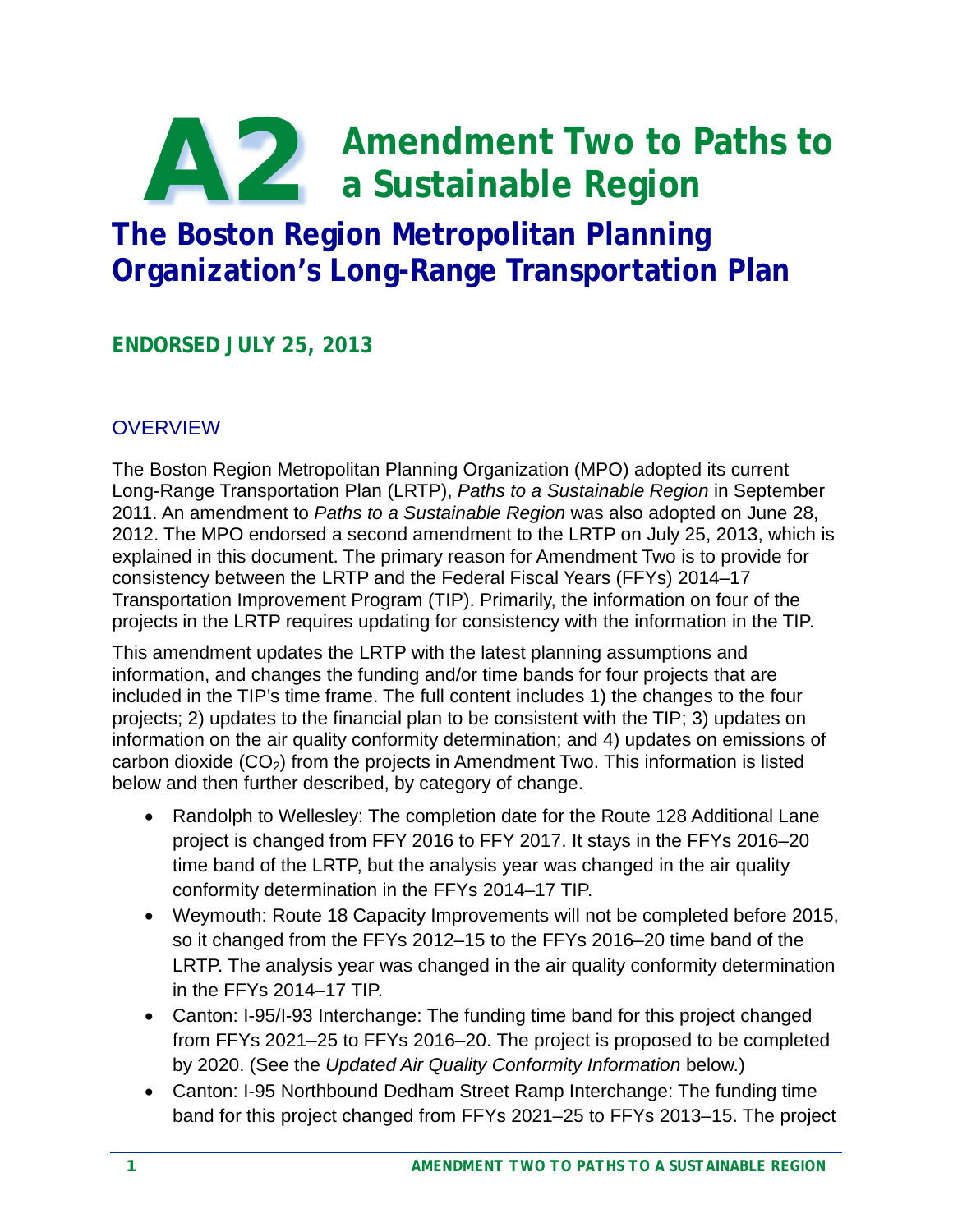is proposed to be completed by 2015. (See the *Updated Air Quality Conformity* Information below.)

Although the two Canton projects will be considered as one project for environmental and design reviews, they will be constructed in three separate phases as shown in this amendment. All phases will be constructed with non-federal-aid funding. The construction of the Dedham Street ramp and the widening of Dedham Street are the subject of a Transportation Investment Generating Economic Recovery (TIGER) V federal grant application. If TIGER funds are not awarded, MassDOT will use nonfederal-aid funds for this project.

The design of this project has expanded to include the addition of travel lanes on I-95 a two-mile section of I-95 southbound from Route 128 to Neponset Street will be widened to four lanes and a one-mile section of I-95 northbound from Dedham Street to Route 128 will be widened to four lanes. A new description and map for the Canton I-95/I-93 Interchange project is attached.

### CHANGES IN FUNDING TIME BANDS

This amendment changes the funding time bands for the Canton projects. The projects, shown in three phases, are moved forward from the FFYs 2021–25 funding time band to the FFYs 2013–20 time bands. These changes are reflected in Table 1 (attached). The Route 18 project in Weymouth also changed from the FFYs 2013–2015 time band to the FFYs 2016–2020 time band.

Cost adjustments were also made in Table 1 (bold, dark-blue numbers) to be consistent with the TIP. Adjustments to project totals, available revenue, and percentage of program funding at the end of the table are shown in yellow.

#### UPDATED FINANCIAL INFORMATION

The financial assumptions in the LRTP for the FFYs 2014–17 are updated to be consistent with the FFYs 2014–17 TIP. The LRTP is a fiscally constrained document that includes information on costs and revenues to demonstrate the MPO's ability to fund the improvements recommended in the document. Since the adoption of the LRTP amendment in June 2012, the MPO has received federal funding estimates for FFYs 2014–17 and has used them in the TIP. This LRTP amendment applies them to the affected LRTP time bands, FFYs 2013–15 and FFYs 2016–20. Table 2, below, shows the result and incorporates it into a presentation of the projected federal funds available in all of this LRTP amendment's time bands for capital projects on the MPO area's highway system. The projected federal funding for the transit system has not changed since the LRTP was adopted.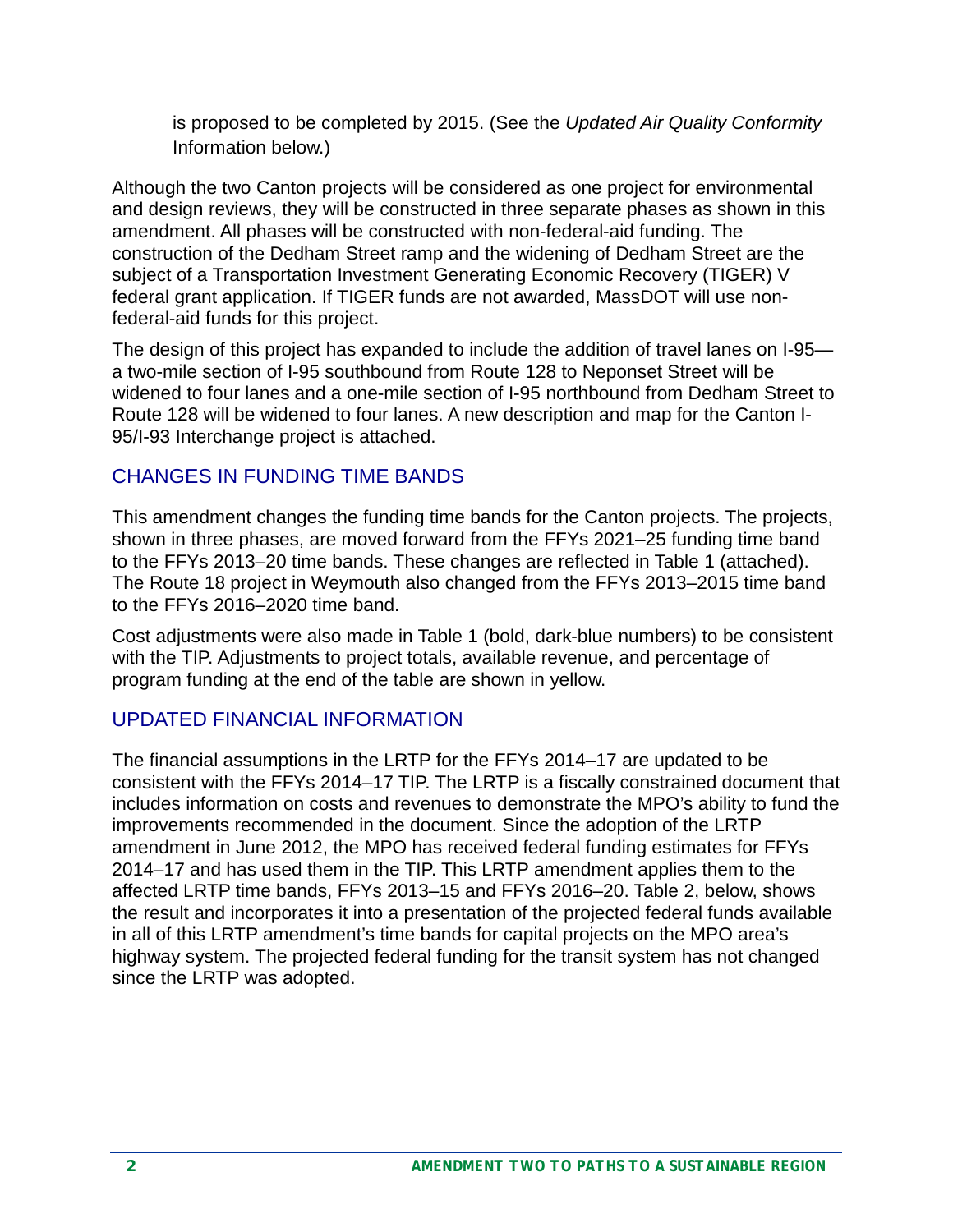#### **TABLE 1 MAJOR INFRASTRUCTURE AND EXPANSION PROJECTS PROGRAMMED WITH HIGHWAY FUNDING IN THE RECOMMENDED PLAN OF THE LRTP AMENDMENT TWO, WITH COSTS**

| <b>PROJECTS</b>                                                                                | <b>CURRENT</b><br><b>COST</b><br>(2013) | 2013-2015    | 2016-2020                                | 2021-2025 | 2026-2030 | 2031-2035    | <b>MPO</b><br><b>FUNDING</b> | <b>NON-MPO</b><br><b>FUNDING*</b> |
|------------------------------------------------------------------------------------------------|-----------------------------------------|--------------|------------------------------------------|-----------|-----------|--------------|------------------------------|-----------------------------------|
|                                                                                                |                                         |              | <b>ONGOING NO-BUILD HIGHWAY PROJECTS</b> |           |           |              |                              |                                   |
| Route 128 Additional Lanes<br>(Randolph to Wellesley)**                                        | \$151,333,710                           | \$84,872,189 | \$47,461,521                             |           |           |              | \$132,333,710                | \$19,000,000                      |
| Crosby's Corner (Concord &<br>Lincoln)**                                                       | \$22,471,587                            | \$22,471,587 |                                          |           |           |              | \$22,471,587                 |                                   |
|                                                                                                |                                         |              | <b>RECOMMENDED HIGHWAY PROJECTS</b>      |           |           |              |                              |                                   |
| <b>Middlesex Turnpike</b><br>Improvements, Phase III<br>(Bedford, Burlington, &<br>Billerica)* | \$22,691,442                            |              | \$21,691,442                             |           |           |              | \$21,691,442                 | \$1,000,000                       |
| Rantoul St. (Beverly)                                                                          | \$15,748,820                            | \$15,748,820 |                                          |           |           |              | \$15,748,820                 |                                   |
| Sullivan Sq./Rutherford Ave.<br>(Boston)*                                                      | \$94,000,000                            |              | \$103,562,290                            |           |           |              | \$103,562,290                | \$15,377,710                      |
| Commonwealth Ave. (Boston)*                                                                    | \$16,866,250                            | \$12,446,852 |                                          |           |           |              | \$12,446,852                 | \$4,419,398                       |
| I-93/Route 3 Interchange -<br><b>Braintree Split (Braintree)</b>                               | \$36,000,000                            |              |                                          |           |           | \$85,320,000 | \$85,320,000                 |                                   |

*cont.*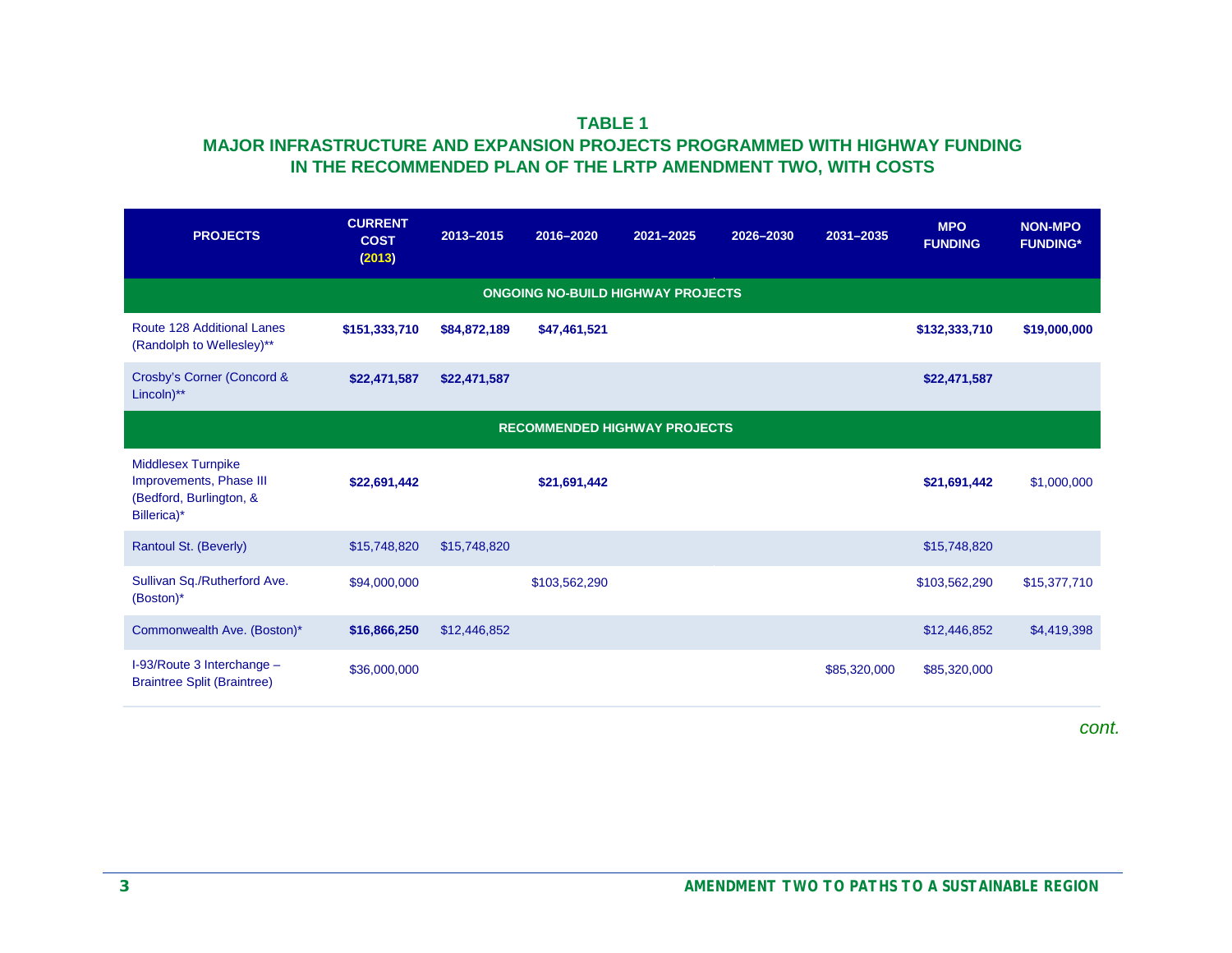#### **TABLE 1 (CONT.) MAJOR INFRASTRUCTURE AND EXPANSION PROJECTS PROGRAMMED WITH HIGHWAY FUNDING IN THE RECOMMENDED PLAN OF THE LRTP AMENDMENT TWO, WITH COSTS**

| <b>PROJECTS</b>                                                     | <b>CURRENT</b><br><b>COST</b><br>(2013) | 2013-2015    | 2016-2020                                   | 2021-2025 | 2026-2030     | 2031-2035 | <b>MPO</b><br><b>FUNDING</b> | <b>NON-MPO</b><br><b>FUNDING*</b> |
|---------------------------------------------------------------------|-----------------------------------------|--------------|---------------------------------------------|-----------|---------------|-----------|------------------------------|-----------------------------------|
|                                                                     |                                         |              | <b>RECOMMENDED HIGHWAY PROJECTS (CONT.)</b> |           |               |           |                              |                                   |
| I-93/I-95 Interchange<br>$(Canton)*$                                | \$190,000,000                           |              | \$190,000,000                               |           |               |           |                              | \$190,000,000                     |
| I-95 Northbound/Dedham St.<br>Ramp/Dedham St. Corridor<br>(Canton)* | \$38,000,000                            | \$38,000,000 |                                             |           |               |           |                              | \$38,000,000                      |
| <b>I-95 Interchange (Blue Hill</b><br>Drive)*                       | \$5,000,000                             | \$5,000,000  |                                             |           |               |           |                              | \$5,000,000                       |
| <b>I-95 Interchange (Canton</b><br>St./University Ave.)*            | \$5,000,000                             | \$5,000,000  |                                             |           |               |           |                              | \$5,000,000                       |
| <b>Bruce Freeman Rail Trail</b><br>(Concord to Westford)*           | \$17,769,600                            | \$11,088,000 | \$6,681,600                                 |           |               |           |                              | \$17,769,600                      |
| Route 126/Route 135 Grade<br>Separation (Framingham)                | \$58,500,000                            |              |                                             |           | \$113,950,000 |           | \$113,950,000                |                                   |
| Route 53 Final Phase (Hanover)                                      | \$1,170,881                             | \$1,170,881  |                                             |           |               |           | \$1,170,881                  |                                   |
| Assabet River Rail Trail (Hudson<br>to Acton)*                      | \$18,100,000                            | \$4,714,428  | \$16,285,600                                |           |               |           | \$16,285,600                 | \$4,714,428                       |

*cont.*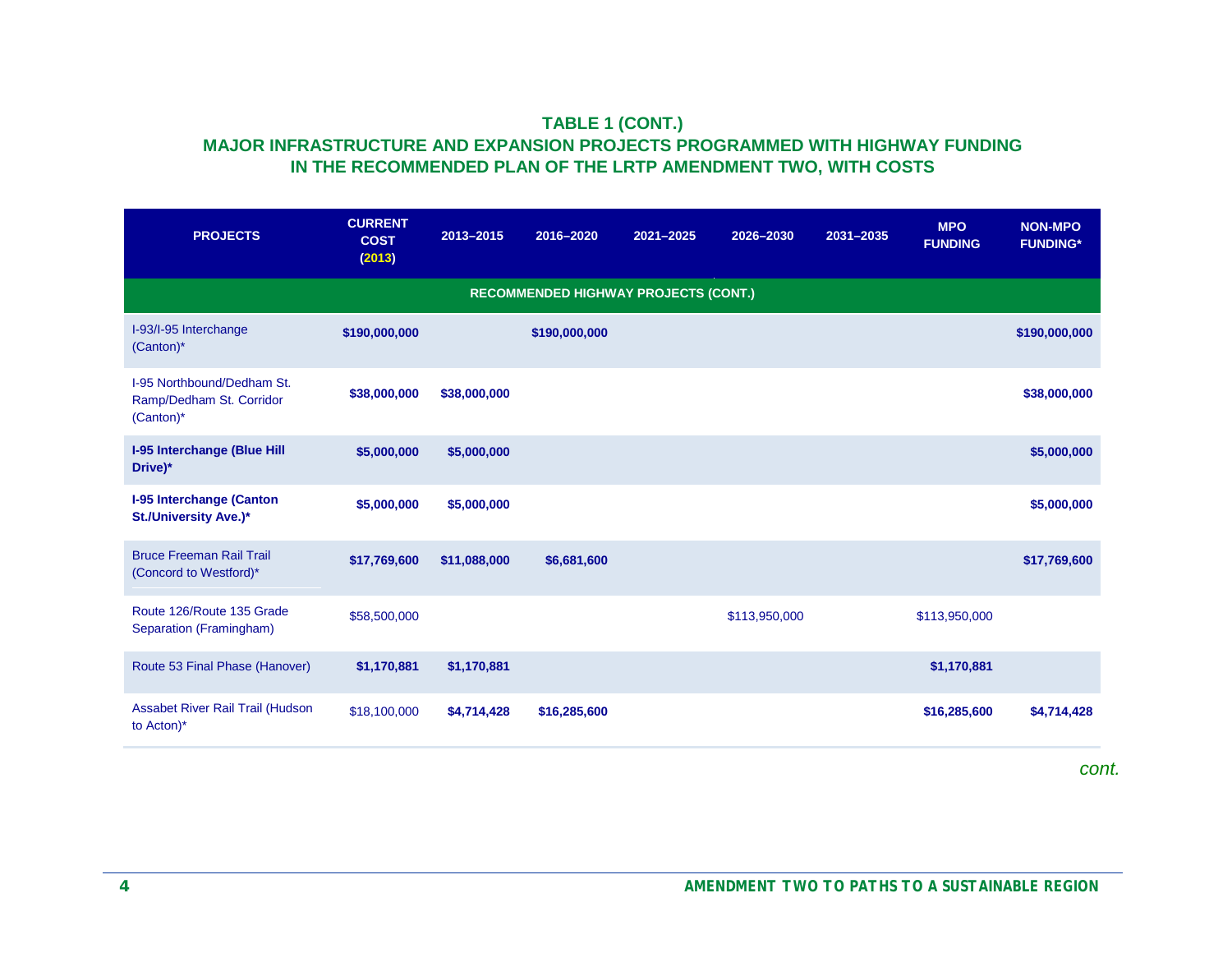#### **TABLE 1 (CONT.) MAJOR INFRASTRUCTURE AND EXPANSION PROJECTS PROGRAMMED WITH HIGHWAY FUNDING IN THE RECOMMENDED PLAN OF THE LRTP AMENDMENT TWO, WITH COSTS**

| <b>PROJECTS</b>                                                   | <b>CURRENT</b><br><b>COST</b><br>(2013) | 2013-2015    | 2016-2020                                | 2021-2025    | 2026-2030     | 2031-2035     | <b>MPO</b><br><b>FUNDING</b> | NON-MPO<br><b>FUNDING*</b> |
|-------------------------------------------------------------------|-----------------------------------------|--------------|------------------------------------------|--------------|---------------|---------------|------------------------------|----------------------------|
|                                                                   |                                         |              | RECOMMENDED HIGHWAY PROJECTS (CONTINUED) |              |               |               |                              |                            |
| Route 1 Improvements<br>(Malden, Revere, Saugus)                  | \$175,196,000                           |              |                                          |              |               | \$415,200,000 | \$415,200,000                |                            |
| Route 109 (Medway)                                                | \$11,275,569                            |              | \$11,275,569                             |              |               |               | \$11,275,569                 |                            |
| Needham St./Highland<br>Ave./Winchester St.<br>(Newton & Needham) | \$21,390,000                            |              |                                          | \$31,662,400 |               |               | \$31,662,400                 |                            |
| I-93/I-95 Interchange (Reading,<br>Stoneham, Wakefield, & Woburn) | \$320,000,000                           |              |                                          |              | \$576,302,000 |               | \$576,302,000                |                            |
| Bridge St. (Salem)                                                | \$11,223,250                            |              | \$14,769,000                             |              |               |               | \$14,769,000                 |                            |
| Route 18 Capacity Improvements<br>(Weymouth)*                     | \$40,630,000                            | \$10,079,388 | \$15,778,852                             |              |               |               | \$25,858,240                 | \$14,771,760               |
| Montvale Ave. (Woburn)                                            | \$4,752,838                             |              | \$4,752,838                              |              |               |               | \$4,752,838                  |                            |
| New Boston St. Bridge (Woburn)                                    | \$8,297,198                             |              | \$10,094,800                             |              |               |               | \$10,094,800                 |                            |
|                                                                   |                                         |              |                                          |              |               |               |                              | cont.                      |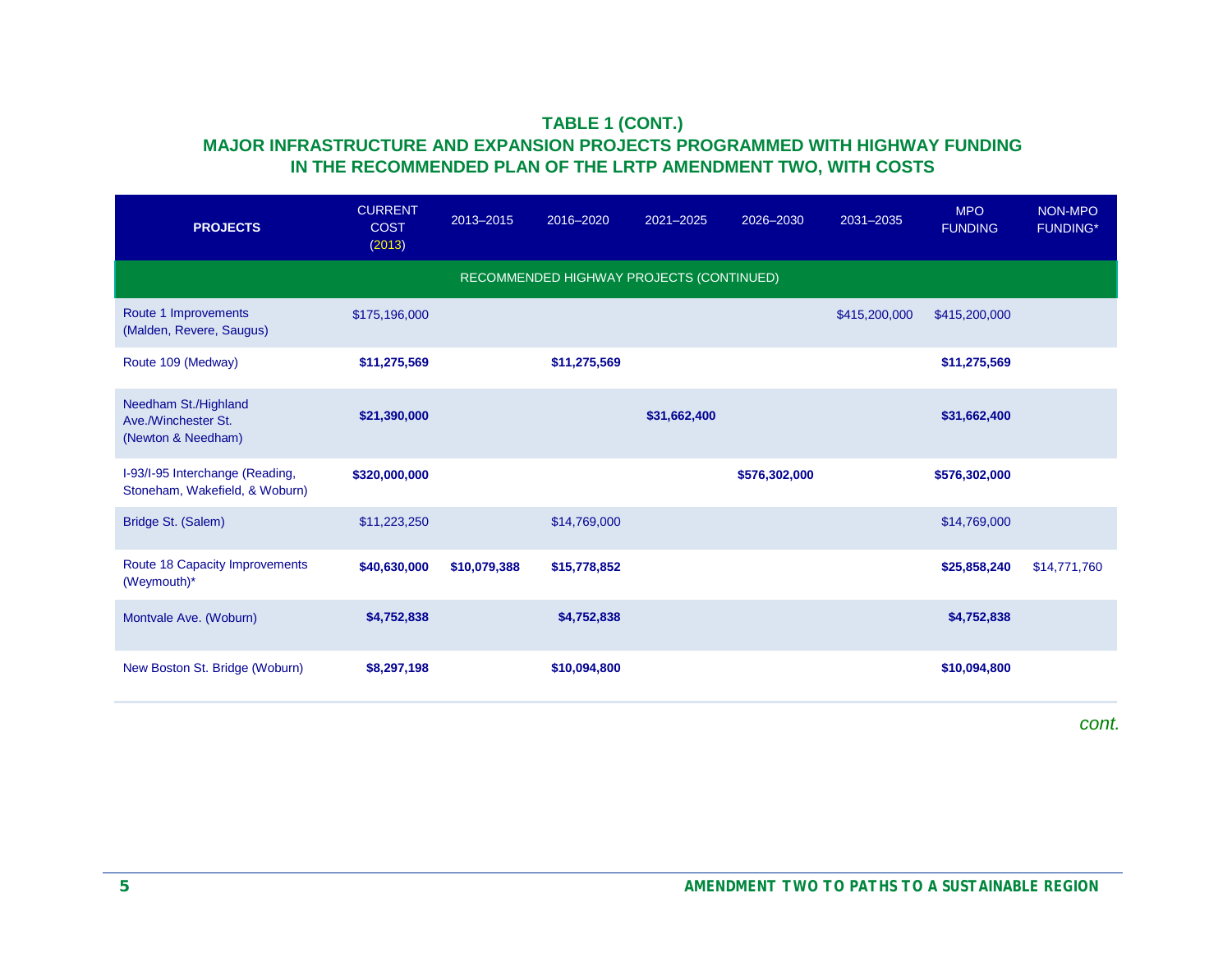#### **TABLE 1 (CONT.) MAJOR INFRASTRUCTURE AND EXPANSION PROJECTS PROGRAMMED WITH HIGHWAY FUNDING IN THE RECOMMENDED PLAN OF THE LRTP AMENDMENT TWO, WITH COSTS**

| <b>PROJECTS</b>                                                                                         | <b>CURRENT</b><br><b>COST</b><br>(2013) | 2013-2015     | 2016-2020     | 2021-2025                                         | 2026-2030       | 2031-2035       | <b>MPO</b><br><b>FUNDING</b> | NON-MPO<br><b>FUNDING*</b> |
|---------------------------------------------------------------------------------------------------------|-----------------------------------------|---------------|---------------|---------------------------------------------------|-----------------|-----------------|------------------------------|----------------------------|
|                                                                                                         |                                         |               |               | RECOMMENDED HIGHWAY PROJECTS (CONTINUED)          |                 |                 |                              |                            |
| Conley Haul Rd. (Boston)*                                                                               | \$25,000,000                            | \$25,000,000  |               |                                                   |                 |                 | \$0                          | \$25,000,000               |
|                                                                                                         |                                         |               |               | RECOMMENDED HIGHWAY PROGRAM                       |                 |                 |                              |                            |
| Clean Air and Mobility Program<br>(Regionwide)                                                          | \$2,000,000<br>per yr                   | \$1,871,994   | \$7,129,870   | \$12,680,000                                      | \$14,700,000    | \$17,039,000    | \$53,420,864                 |                            |
|                                                                                                         |                                         |               |               | RECOMMENDED TRANSIT PROJECT USING HIGHWAY FUNDING |                 |                 |                              |                            |
| <b>Green Line Extension from Medford</b><br>Hillside (College Ave.) to Mystic<br>Valley Pkwy. (Rte. 16) | \$140,608,000                           |               | \$186,900,000 | \$3,200,000                                       |                 |                 | \$190,100,000                |                            |
| <b>Project Total</b>                                                                                    |                                         | \$148,661,711 | \$439,701,782 | \$47,542,400                                      | \$704,952,000   | \$517,559,000   | \$1,858,416,893              | \$340,052,896              |
| <b>Available Revenue</b>                                                                                |                                         | \$229,830,000 | \$557,469,000 | \$815,610,000                                     | \$1,018,440,000 | \$1,180,650,000 | \$3,801,999,000              |                            |
| Percentage of Program Funding                                                                           |                                         | 65%           | 79%           | 6%                                                | 69%             | 44%             | 49%                          |                            |

\* Non-MPO Funding includes earmarks, with the exception of the:

- Route 128 Bridge funding
- Middlesex Turnpike partial funding from the Northern Middlesex Council of Governments
- Bruce Freeman Rail Trail partial funding with Statewide Transportation Enhancement funds and Statewide Congestion Mitigation and Air Quality (CMAQ) funds
- Assebet River Rail Trail partial funding with Statewide CMAQ funds
- The I-95/I-93 Interchange project in Canton will be funded with non-federal aid funds
- Conley Haul Road (Boston), which will be paid for by the Massachusetts Port Authority

\*\*Current cost is the remaining cost to complete project.

Dark blue numbers – cost adjustments to individual projects Yellow numbers – cost adjustments to totals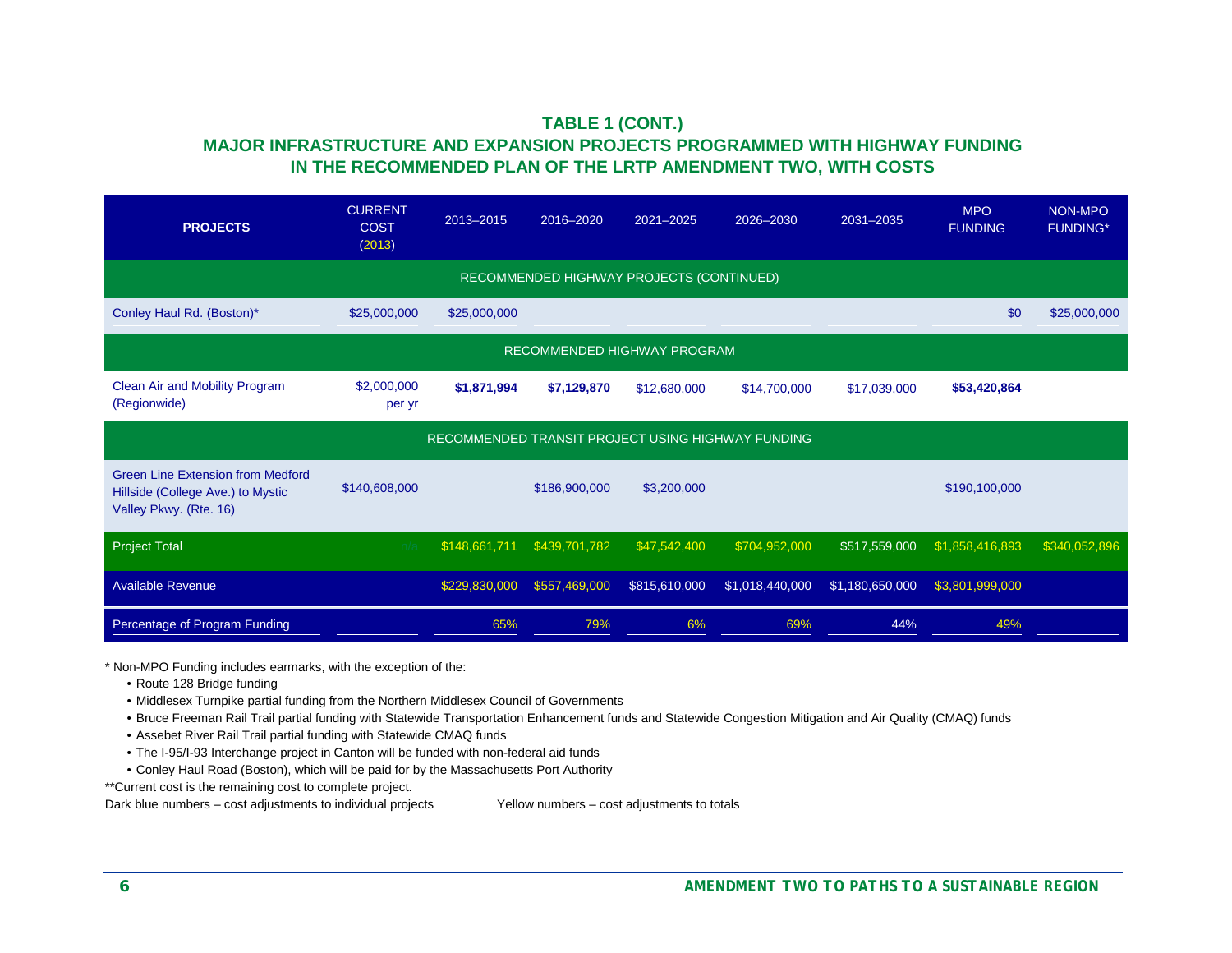### **TABLE 2**

### **AMENDMENT TWO** *PATHS TO A SUSTAINABLE REGION* **LRTP PROJECTED FEDERAL FUNDS FOR CAPITAL PROJECTS FOR THE BOSTON REGION MPO AREA'S HIGHWAY SYSTEM 2013 TO 2035 (IN MILLIONS)**

| <b>Capital Program</b><br><b>(Estimates for 2013 TIP)</b>                     | <b>FFYs</b><br>$2013 -$<br>2015 | <b>FFYs</b><br>$2016 -$<br>2020 | <b>FFYs</b><br>$2021 -$<br>2025 | <b>FFYs</b><br>$2026 -$<br>2030 | <b>FFYs</b><br>$2030 -$<br>2035 | <b>Total</b> |
|-------------------------------------------------------------------------------|---------------------------------|---------------------------------|---------------------------------|---------------------------------|---------------------------------|--------------|
| Boston Share of<br><b>Discretionary Capital</b><br>Program                    | \$212.64                        | \$464.00                        | \$673.62                        | \$844.95                        | \$979.53                        | \$3,174.74   |
| <b>Estimated Boston Share</b><br>of Regional Major<br>Infrastructure Projects | \$17.19                         | \$93.47                         | \$141.99                        | \$173.49                        | \$201.12                        | \$627.26     |
| Total                                                                         | \$229.83                        | \$557.47                        | \$815.61                        |                                 | $$1,018.44$ \$1,180.65          | \$3,802.00   |

### UPDATED AIR QUALITY CONFORMITY INFORMATION

The Boston Region MPO has recently been classified as attainment for the ozone standard; therefore the MPO is no longer required to perform an air quality conformity determination on its LRTP and TIP for ozone. However, the MPO is required to perform a conformity determination for the Boston Carbon Monoxide (CO) Maintenance Area (the cities of Boston, Cambridge, Chelsea, Everett, Malden, Medford, Quincy, Revere, and Somerville). The MPO is also required to continue to perform conformity determinations for the Waltham CO Limited-Maintenance Area.

In addition, the EPA developed a new emissions model to calculate emission factors for use in conformity determinations. The new model is called Motor Vehicle Emission Simulator (MOVES). New conformity regulations require that MOVES emission factors be used in all conformity determinations after March 2, 2013. The MOVES emission factors were developed in coordination with the Massachusetts Department of Environmental Protection (DEP).

A new conformity determination was performed on the FFYs 2014–17 TIP and is included in that document. This Amendment Two was written to provide consistency with the TIP; therefore, a separate conformity determination is not required. The change in design of the Canton I-95/I-93 Interchange does not trigger a separate conformity determination because it is located outside of the CO maintenance areas.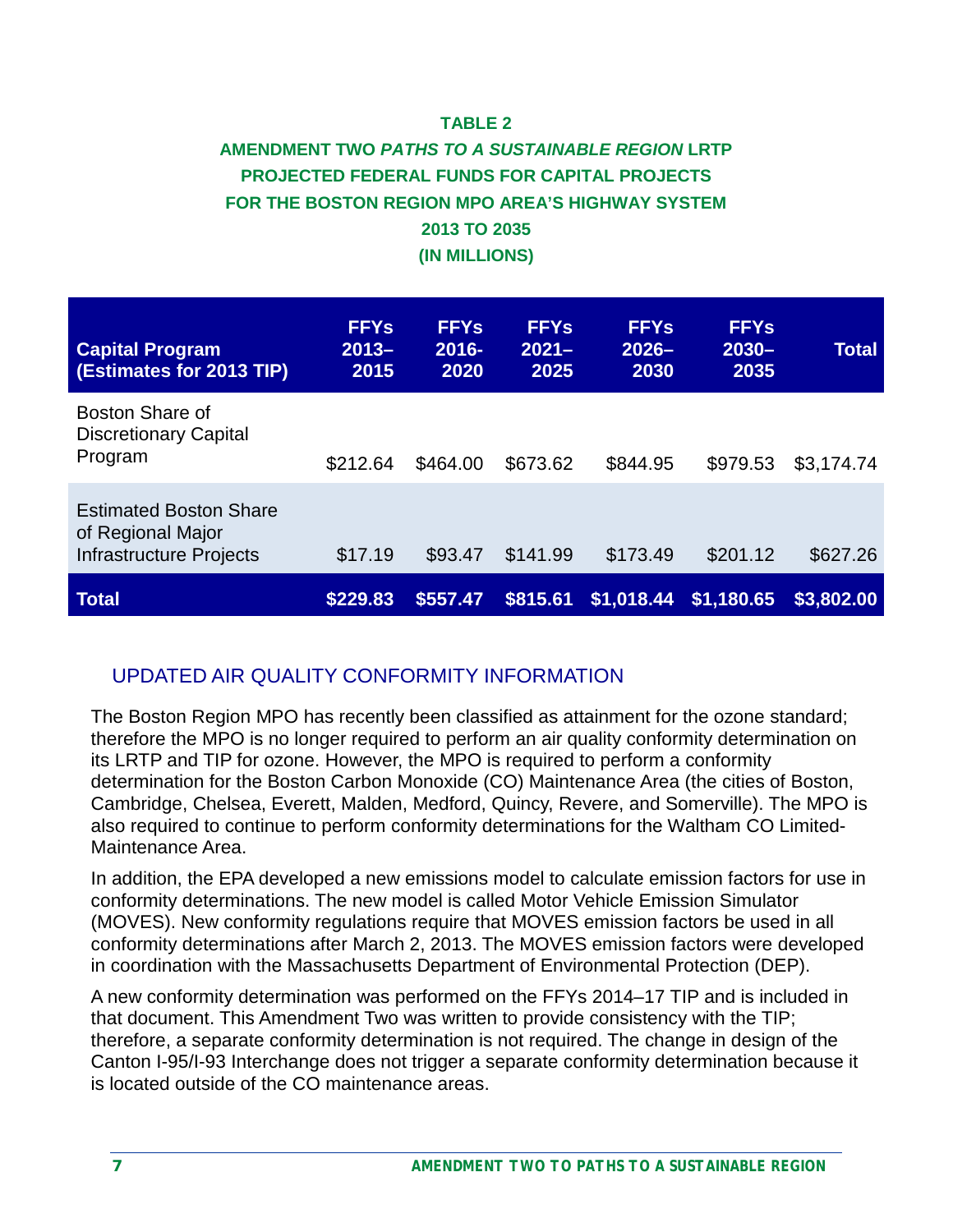## UPDATED CLIMATE CHANGE INFORMATION

In *Paths to a Sustainable Region*, the MPO documented the MPO's greenhouse gas (GHG) emissions reduction associated with the projects in the LRTP for GreenDOT Implementation (see Chapter 5 of the full LRTP document). The Boston Region MPO and the Massachusetts Department of Transportation, using the Boston MPO and the statewide travel demand models, estimated carbon dioxide  $(CO<sub>2</sub>)$  emissions resulting from the collective list of all recommended projects in all of the Massachusetts MPO's LRTPs combined. Emissions are estimated in the same way as the criteria pollutantcarbon monoxide whose reduction is required for the air quality conformity determination (see above). However, the  $CO<sub>2</sub>$  emissions shown here are part of an effort separate from the conformity analysis and are not part of those federal standards and reporting requirements.

The Massachusetts Global Warming Solutions Act legislation requires reductions of  $CO<sub>2</sub>$ by 2020 and further reductions by 2050, relative to the 1990 baseline. The project mix from this LRTP Amendment (and all other statewide MPO's LRTPs) was modeled for both 2020 and 2035 using a build versus no-build analysis to determine the  $CO<sub>2</sub>$ emissions attributed to the MPO's mix of projects and smart-growth land use assumptions. The estimates of the modeled  $CO<sub>2</sub>$  emissions are provided in Table 3, below.

#### **TABLE 3**

### **AMENDMENT TWO PATHS TO A SUSTAINABLE REGION LRTP MASSACHUSETTS STATEWIDE CO2 EMISSIONS ESTIMATES (ALL EMISSIONS IN TONS PER SUMMER DAY)**

| Year | $CO2$ Build<br><b>Emissions</b> | $CO2$ No-Build<br><b>Emissions</b> | <b>Difference (Build</b><br><b>Minus No-Build)</b> |
|------|---------------------------------|------------------------------------|----------------------------------------------------|
| 2020 | 105,768                         | 105,856                            | -88                                                |
| 2035 | 115,046                         | 115,028                            | 18                                                 |

As shown in the table above, collectively, all the projects in the statewide MPO's LRTPs and this amendment in the 2020 Build scenario provide a statewide reduction of 88 tons of  $CO<sub>2</sub>$  per day compared to the No-Build case. However, the 2035 Build scenario estimates an increase of about 18 tons of  $CO<sub>2</sub>$  emissions compared to the No-Build case. It should be noted that this current analysis measures only projects that are included in the travel demand model. Many other types of projects funded by the MPO cannot be accounted for in the model (such as bicycle and pedestrian facilities, shuttle services, intersection improvements, etc.). The  $CO<sub>2</sub>$  reductions associated with these types of projects that are funded in the Boston MPO's TIP are included in the 2014–17 TIP.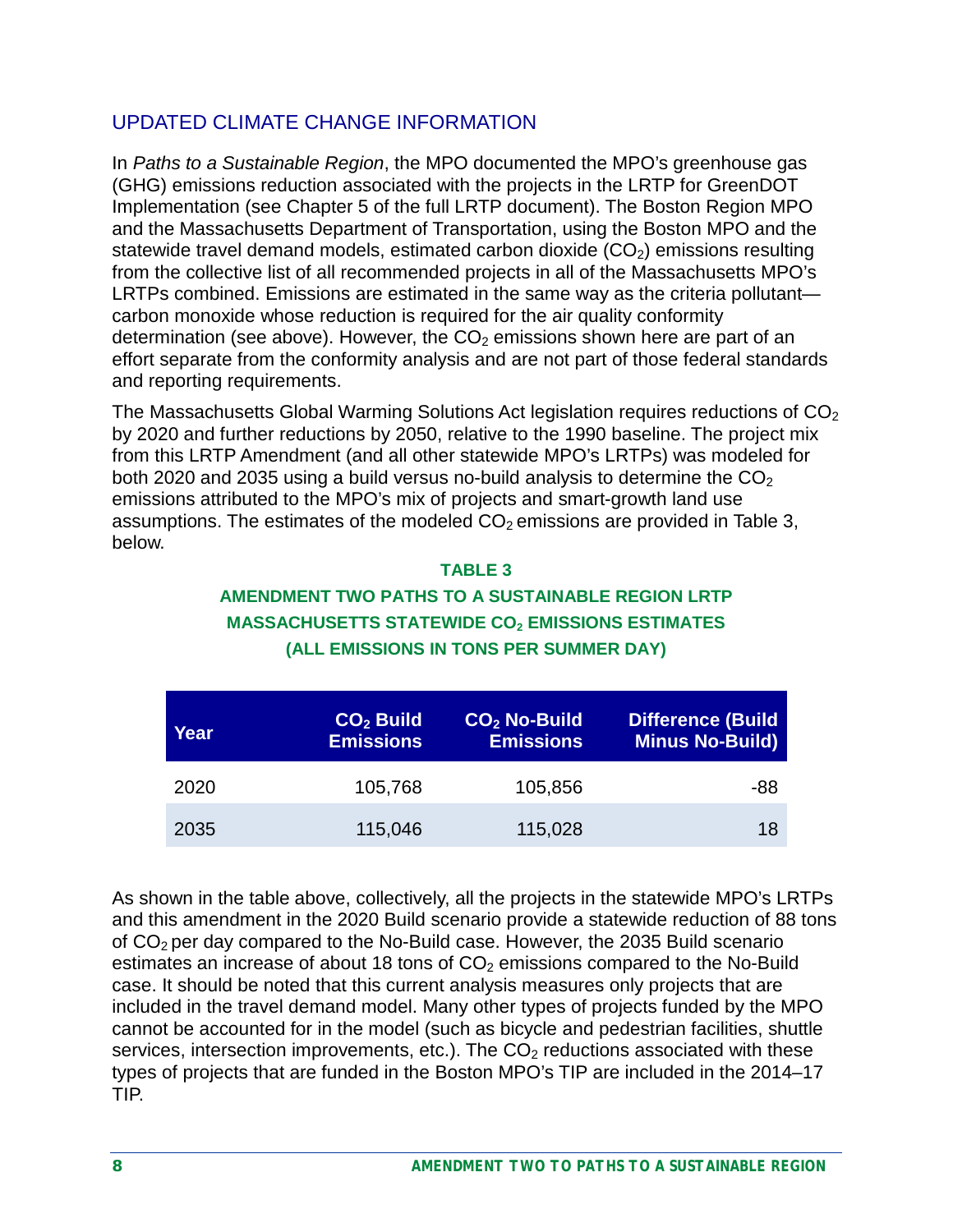### CANTON:

### **I-95/I-93 Interchange (\$238,000,000)**

#### **Description**

The Interstate-95/Interstate-93 Interchange in Canton is proposed to be constructed in three phases. Specific phases and components of the I-95/I-93 Interchange project include:

#### *Phase 1*

Phase 1 of the project includes:

- The reconstruction of the I-95 southbound/Blue Hill Drive off-ramp.
- The reconstruction of the University Avenue/Canton Street intersection.

#### *Phase 2*

Phase 2 of the project includes:

- The construction of an off-ramp from I-95 northbound to Dedham Street.
- The widening of Dedham Street from two to four lanes, including a sidewalk on the westbound side, between Kirby Drive and a point just west of the Neponset River. This widening will require the Dedham Street bridges over Amtrak and the Neponset River to be widened and the Dedham Street Bridge over I-95 to be replaced.
- The installation of signals at four intersections.

#### *Phase 3*

Phase 3 of the project includes:

- Reconfiguration of the existing I-95 northbound loop ramp with a two-lane, directconnect flyover ramp.
- A realigned and improved high-speed two-lane, direct connection between I-93 southbound and I-95 southbound.
- A new exit ramp from I-93 southbound to University Avenue.
- The construction of a new entrance ramp from University Avenue to I-93 northbound, including the discontinued use of the Green Lodge Street west of Elm Street.
- The abandoned I-95 stub area located north of the Interchange will be removed and the area will be restored as parkland.
- A two-mile section of I-95 southbound from Route 128 to Neponset Street will be widened to four lanes.
- A one-mile section of I-95 northbound from Dedham Street to Route 128 will be widened to four lanes.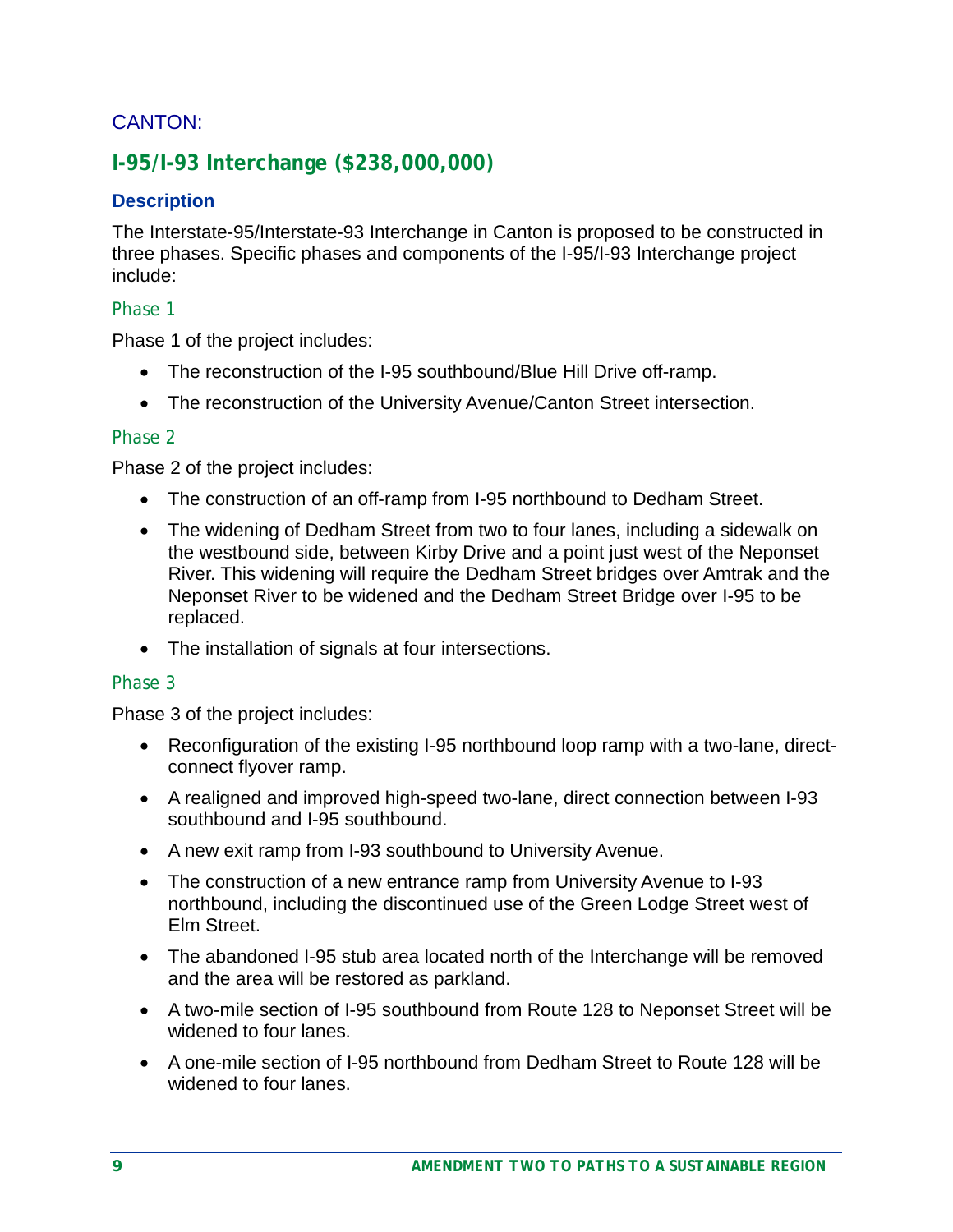#### **Project's Context/Possible Impacts, by MPO Policy Area**

#### *Land Use*

The 37 acres encompassed by this project are located entirely within the Fowl Meadow/Ponkapoag Bog Area of Critical Environmental Concern. Much of the land surrounding the Interchange is permanently protected, although some of it is zoned for single residences and light industry. According to the Environmental Notification Form (ENF) that was submitted to the state's Department of Environmental Protection, the project, as proposed, will increase roadways and other paved areas by 4.9 acres. Adjacent land to the proposed new ramp from I-95 northbound to Dedham Street is zoned for light industry and single-family residences.

#### *Safety*

The I-95/I-93 Interchange is on MassDOT's list of the top-200 high-crash intersection locations for the years 2008 to 2010. During this period, I-93 at I-95 was the site of 185 crashes, of which 122 involved property damage and 63 involved bodily injury. None of the crashes was fatal. The Interchange also ranked number 35 on the list of the Boston Region MPO's rankings of high-crash intersections and interchanges. There are recurring safety problems at this site, including numerous truck rollovers, on the I-95 northbound ramp.

#### *Mobility*

The ENF identifies chronic congestion and weaving problems in the I-95/I-93 Interchange area in both the morning and afternoon peak periods, with the roadways and the interchanges frequently functioning at level-of-service "F." Severe congestion at the intersection of University Avenue and Blue Hill Drive causes long queues that occasionally extend beyond the I-95 southbound exit ramp to Blue Hill Drive. Traffic volume data show that there were 156,900 vehicle-trips per day on the I-95 section of the project in 2012 and 157,200 vehicle-trips per day on the I-93 section in 2012.

The new off-ramp from I-95 northbound to Dedham Street will benefit local streets in the area by enabling I-95 northbound traffic destined for the University Avenue area to avoid local residential streets without increasing through traffic on Dedham Street. Users of the University Avenue/Blue Hill Drive area also will benefit.

#### *Connectivity*

By reducing congestion and travel times, this project will enhance the attractiveness of Amtrak and MBTA commuter rail service at the Route 128 station, as well as shuttle-bus service connecting the station to residential and business centers in the area. The project also will facilitate greater recreational use of the Blue Hill Reservation trail system that runs through the area.

#### *Note*

This project implements the recommendations of the University Avenue/I-95/I-93 Regional Traffic Study that was prepared by the Central Transportation Planning Staff in July 1999. It also is consistent with the Canton, Dedham, Norwood, and Westwood Municipal Growth Planning Study.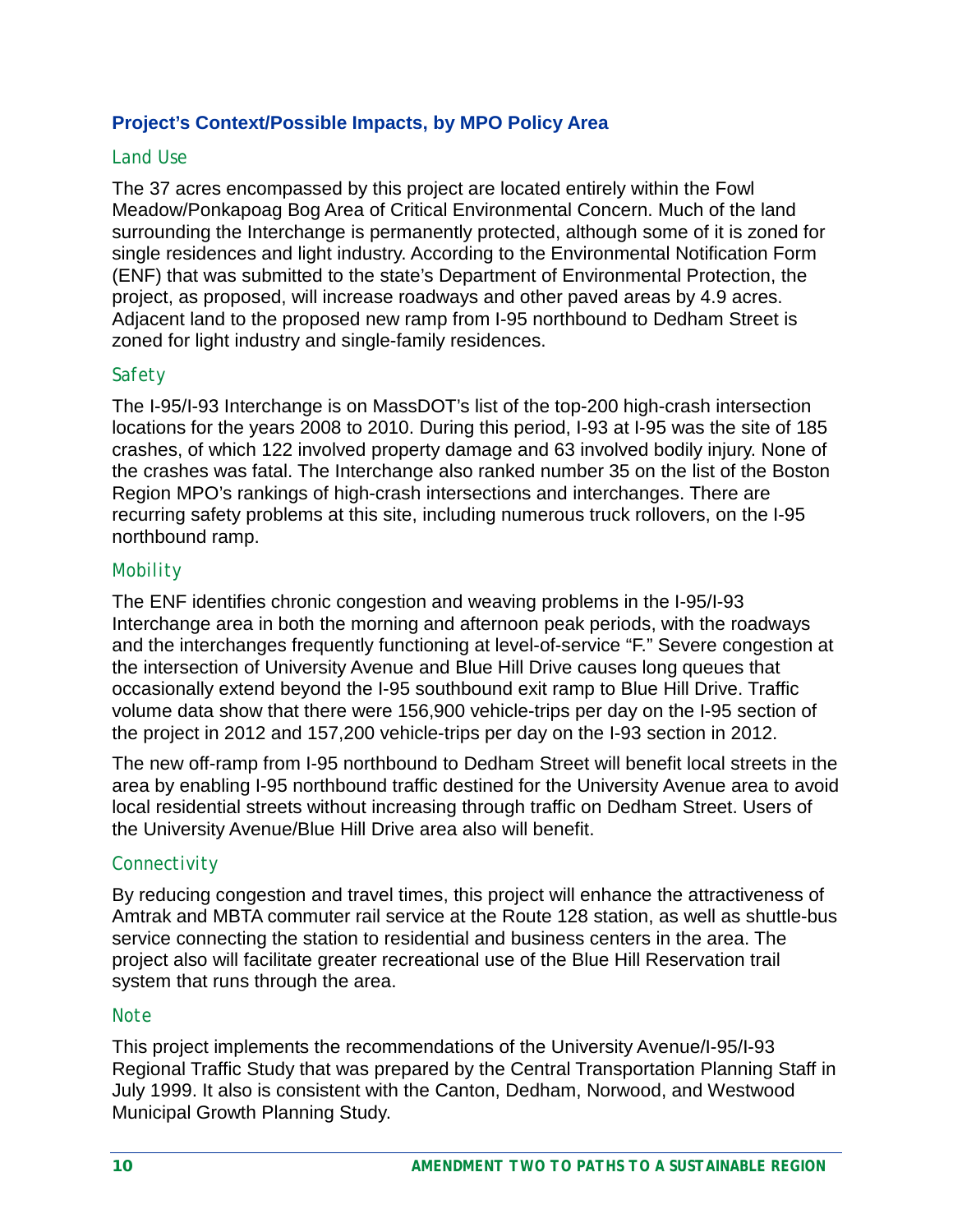## MAP 1: CANTON: I-95/I-93 INTERCHANGE

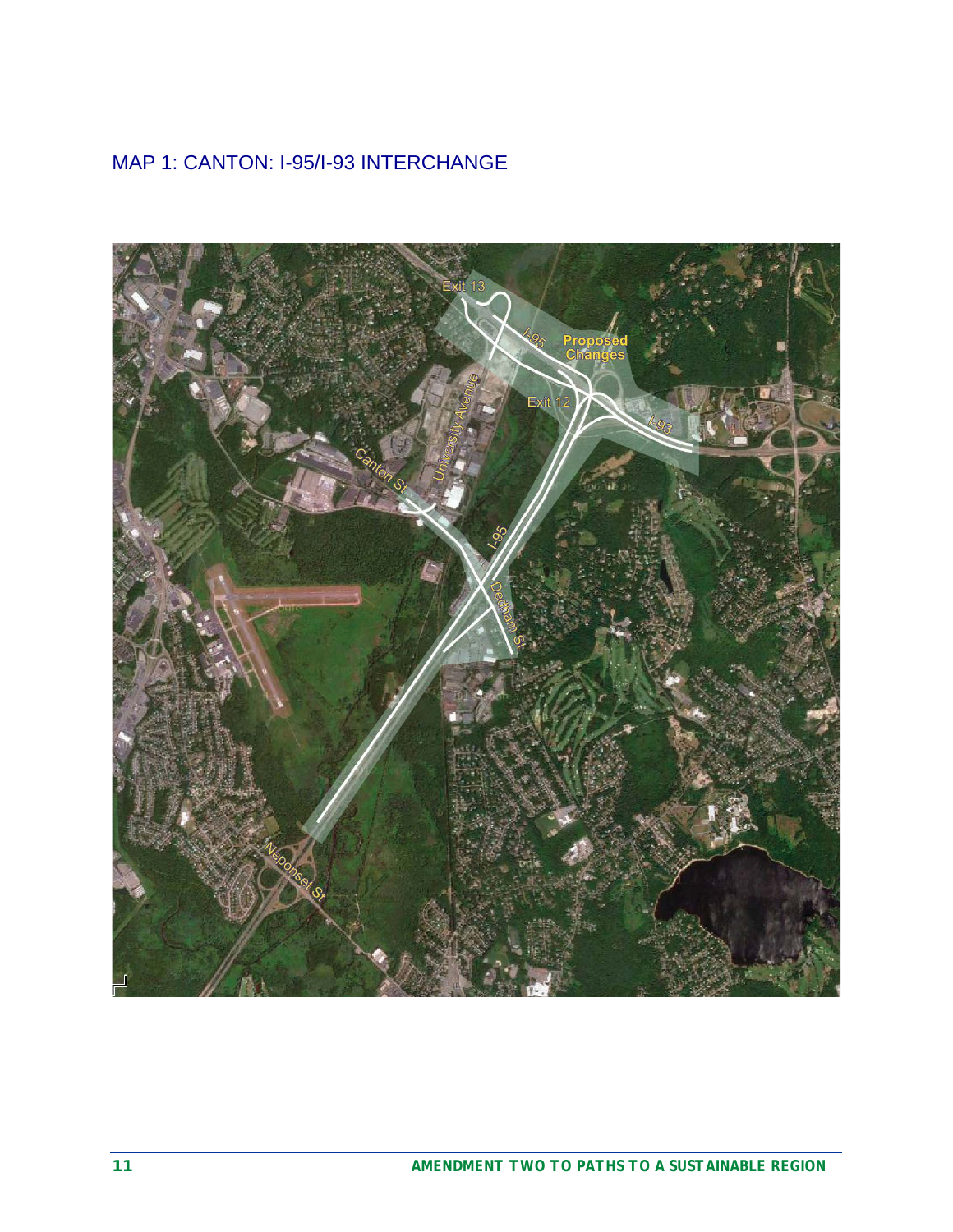| <b>AFFILIATION</b>                                                                    | <b>NAME</b>                                                                                                                                                                                                                                                      | <b>PROJECT(S) /</b><br><b>ISSUE(S)</b>                        | <b>REQUEST/</b><br><b>SUPPORT/</b><br><b>OPPOSE</b> | <b>COMMENT</b>                                                                                                                                                                                                                                                                                                                                                                                                                                                                                                                                                                                                                                                                                                                                                                                                                                                                                                                            |
|---------------------------------------------------------------------------------------|------------------------------------------------------------------------------------------------------------------------------------------------------------------------------------------------------------------------------------------------------------------|---------------------------------------------------------------|-----------------------------------------------------|-------------------------------------------------------------------------------------------------------------------------------------------------------------------------------------------------------------------------------------------------------------------------------------------------------------------------------------------------------------------------------------------------------------------------------------------------------------------------------------------------------------------------------------------------------------------------------------------------------------------------------------------------------------------------------------------------------------------------------------------------------------------------------------------------------------------------------------------------------------------------------------------------------------------------------------------|
| <b>Neponset Valley</b><br>Chamber of<br>Commerce,<br>Regional<br><b>Working Group</b> | Thomas O'Rourke,<br><b>President and CEO</b><br>(NVCC), Town<br>Administrators<br><b>William Friel</b><br>(Canton), William<br>Keegan (Dedham),<br>Michael Boynton<br>(Walpole), Michael<br>Jaillet (Westwood),<br>and Town Manager<br>John Carroll<br>(Norwood) | Reconstruction of<br>the I-93/I-95<br>Interchange<br>(Canton) | Support                                             | Support inclusion of the Reconstruction of the I-93/I-95 Interchange in Canton in the<br>draft LRTP Amendment. The current interchange has proved dangerous and<br>inefficient in handling the traffic volumes resulting in serious traffic congestion during<br>peak travel hours, and the region has suffered years of negative impacts. Crashes<br>have resulted in serious personal injury and fatalities, but also the release of<br>hazardous materials in an area of environmental concern. Traffic congestion has<br>reduced the air quality of the region and impeded the ability of the area communities<br>to effectively compete for economic development. This project is vital in order to<br>address these impacts and benefit the region. The Route 128 Add-a-Lane<br>improvements should relieve some congestion but the full impact of the improvements<br>will not be realized until the interchange is reconstructed. |
| Town of<br>Westwood,<br>Economic<br>Development<br><b>Advisory Board</b>              | Chris McKeown,<br>Economic<br>Development<br>Officer                                                                                                                                                                                                             | Reconstruction of<br>the I-93/I-95<br>Interchange<br>(Canton) | Support                                             | Supports inclusion of the Reconstruction of the I-93/I-95 Interchange in Canton in the<br>draft LRTP Amendment. This project is a top priority for the enhancement of economic<br>development in the Neponset Valley Region and the Commonwealth. The initial phase<br>of the project that involves the re-alignment of the Blue Hill Drive/I-95 southbound off-<br>ramp and redesign of the Blue Hill Drive/University Ave. and Canton Street/University<br>Ave. intersections is critical to the timing of the University Station development. The<br>recently approved University Station mixed-use transit-oriented development will<br>create new affordable housing, temporary construction jobs, and permanent<br>employment opportunities. Notes that the project will also improve access to the<br>Route 128 T/Amtrak Station.                                                                                                  |
| Regional<br>Transportation<br><b>Advisory Council</b>                                 | Steven H. Olanoff,<br>Chair                                                                                                                                                                                                                                      | Reconstruction of<br>the I-93/I-95<br>Interchange<br>(Canton) | Support                                             | Supports inclusion of the Reconstruction of the I-93/I-95 Interchange in Canton in the<br>draft LRTP Amendment. This project will serve not only the economic development<br>concerns of the municipalities that are immediately adjacent to the interchange, but<br>this project will also improve the movement of people and goods throughout the entire<br>region as a result of reduced traffic congestion. The interchange is currently among<br>the worst bottleneck locations in the region, and measures the worst in both AM and<br>PM peak periods in volume-to-capacity ratio. The project will also go far to correct<br>safety issues for trucks and motorists at the interchange, which ranks in the top five<br>percent crash cluster locations in the Southwest Corridor.                                                                                                                                                 |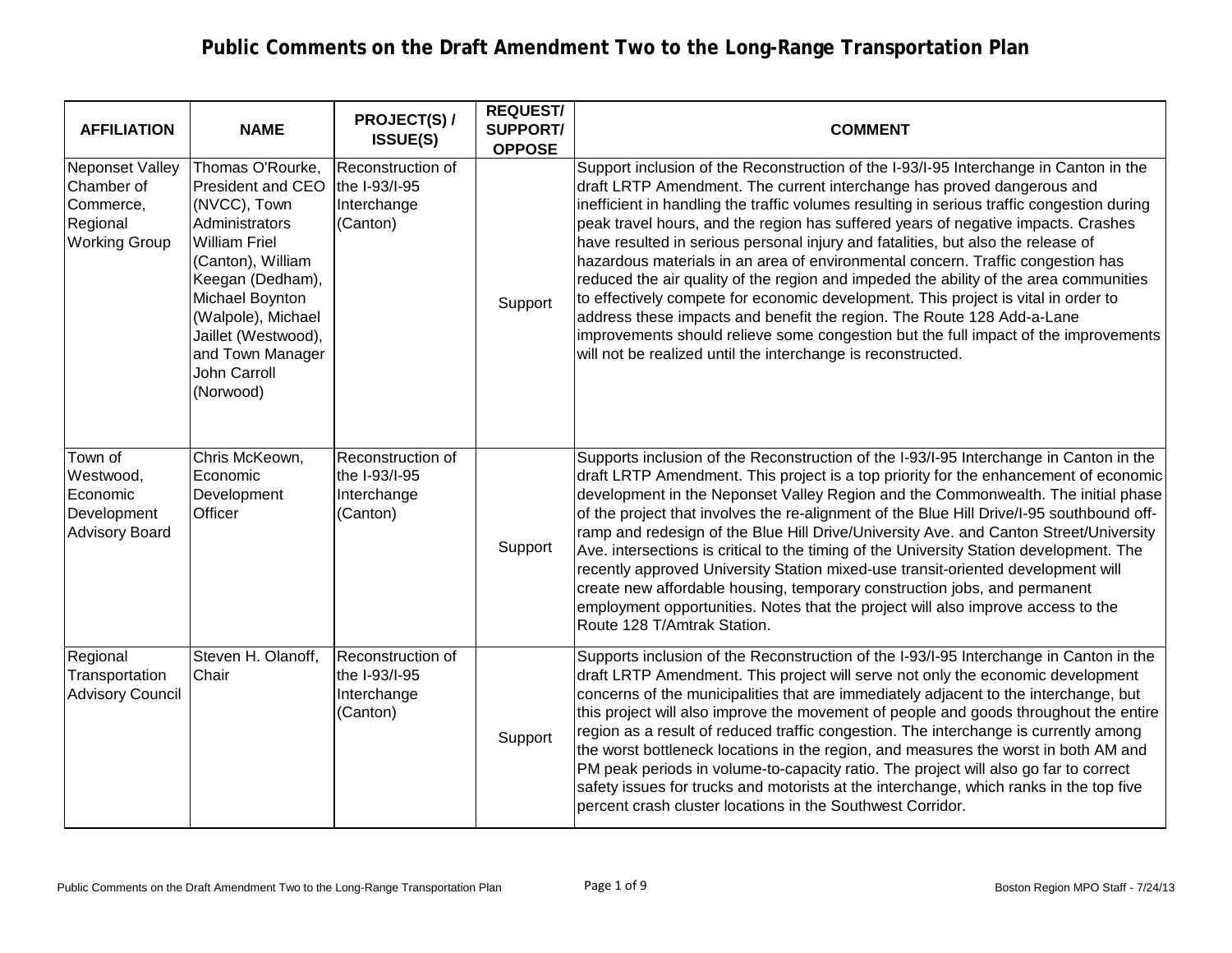| <b>AFFILIATION</b>                                   | <b>NAME</b>                            | <b>PROJECT(S) /</b><br><b>ISSUE(S)</b>                                 | <b>REQUEST/</b><br><b>SUPPORT/</b><br><b>OPPOSE</b> | <b>COMMENT</b>                                                                                                                                                                                                                                                                                                                                                                                                                                                                                                                                                                                                                                                                                                                                                                                                                                                                                                                                                                                                                                                                 |
|------------------------------------------------------|----------------------------------------|------------------------------------------------------------------------|-----------------------------------------------------|--------------------------------------------------------------------------------------------------------------------------------------------------------------------------------------------------------------------------------------------------------------------------------------------------------------------------------------------------------------------------------------------------------------------------------------------------------------------------------------------------------------------------------------------------------------------------------------------------------------------------------------------------------------------------------------------------------------------------------------------------------------------------------------------------------------------------------------------------------------------------------------------------------------------------------------------------------------------------------------------------------------------------------------------------------------------------------|
| Town of<br>Westwood,<br><b>Board of</b><br>Selectmen | Nancy C. Hyde,<br>Chairman             | Reconstruction of<br>the I-93/I-95<br>Interchange<br>(Canton)          | Support                                             | Support inclusion of the Reconstruction of the I-93/I-95 Interchange in Canton in the<br>draft LRTP Amendment. This project is one of the top priorities for the enhancement<br>of economic development in the region and the Commonwealth. This project would<br>eliminate the traffic congestion problem, be a logical next step to the Route 128 Add-a-<br>Lane project under construction, and fulfill the committment the Commonwealth made<br>when the region was asked to support the Route 128/University Park Station. The<br>initial phase of this project would immediately facilitate the approved University Station<br>project that consists of the redevelopment of the 140 acres of University Office Park<br>into a transit-oriented development containing new retail, commercial office and<br>residential uses. This development will create new affordable housing, hundreds of<br>temporary construction jobs, and significant permanent employment opportunities.<br>Notes that the project will also improve access to the Route 128 T/Amtrak Station. |
| Town of<br>Westwood,<br>Planning Board               | Nora Loughnane,<br><b>Town Planner</b> | Reconstruction of<br>the I-93/I-95<br>Interchange<br>(Canton)          | Support                                             | Support inclusion of the Reconstruction of the I-93/I-95 Interchange in Canton in the<br>draft LRTP Amendment. This project is one of the top priorities for the enhancement<br>of economic development in the region and the Commonwealth, and it will provide<br>long-awaited access and safety improvements. The initial phase of the project that<br>involves the re-alignment of the Blue Hill Drive I-95 southbound off-ramp and redesign<br>of the Blue Hill Drive/University Ave. and Canton Street/University Ave. intersections<br>is crucial to the timing of the opening of the University Station development. This<br>transit oriented development containing new retail, commercial office and residential<br>uses will create new affordable housing, hundreds of temporary construction jobs, and<br>significant permanent employment opportunities. Notes that the project will also<br>improve access to the Route 128 T/Amtrak Station                                                                                                                     |
| Town of<br>Needham                                   | Kate Fitzpatrick,<br>Town Manager      | <b>Reconstruction of</b><br>the $I-93/I-95$<br>Interchange<br>(Canton) | Support                                             | Support inclusion of the Reconstruction of the I-93/I-95 Interchange in Canton in the<br>draft LRTP Amendment. This project is a top priority for the enhancement of economic<br>development and improvement of transportation flow in the region and the<br>Commonwealth. Note that the Needham Board of Selectmen voted unanimously to<br>support the Commonwealth's TIGER Grant Application to fund the I-95/Dedham<br>Street Ramp and Dedham Street Corridor Widening project and attached the<br>Needham Board of Selectmen's letter of support for the Commonwealth's TIGER<br>Grant Application.                                                                                                                                                                                                                                                                                                                                                                                                                                                                        |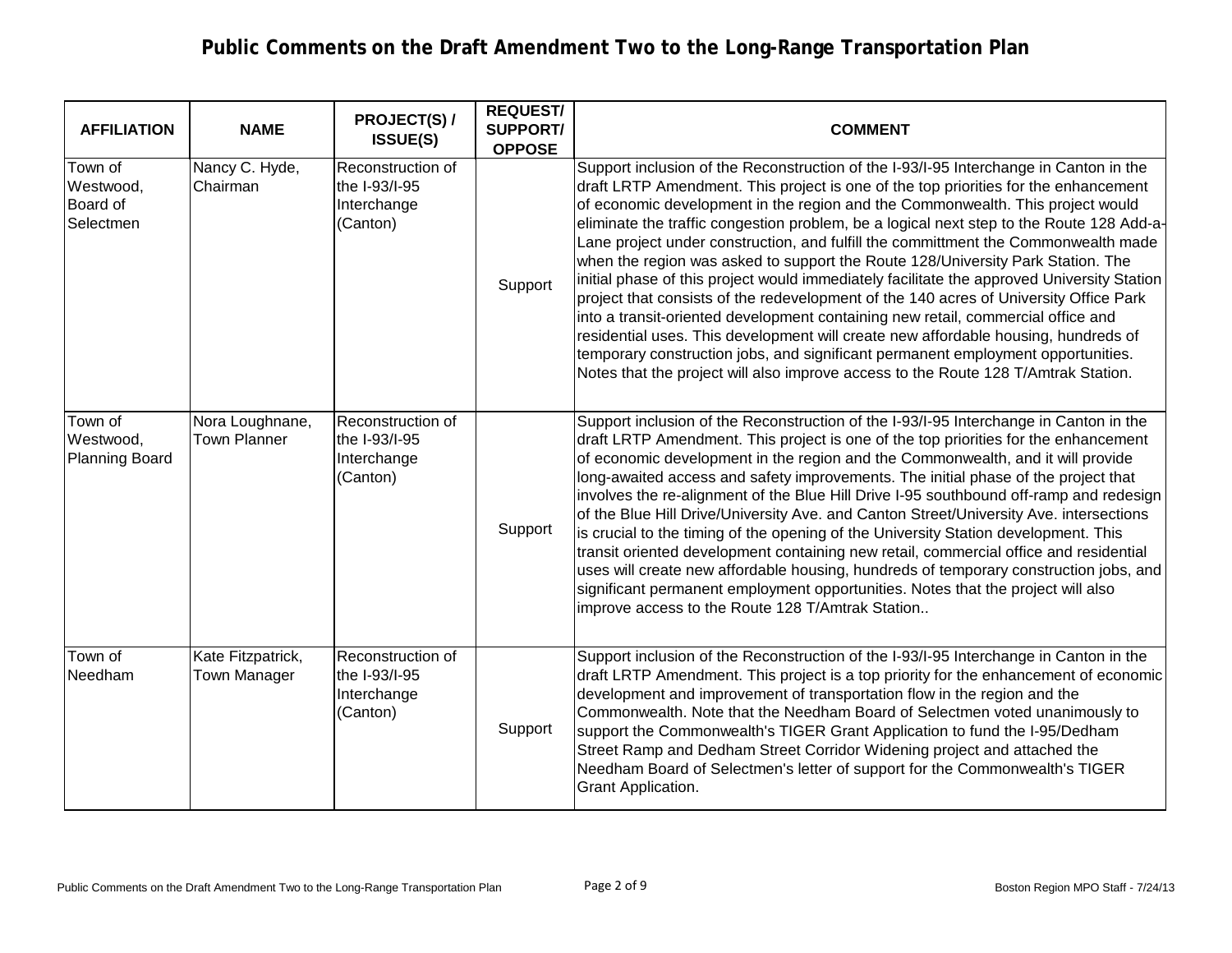| <b>AFFILIATION</b>                                                             | <b>NAME</b>                                        | <b>PROJECT(S) /</b><br><b>ISSUE(S)</b>                                                                                                                                                                                                        | <b>REQUEST/</b><br><b>SUPPORT/</b><br><b>OPPOSE</b> | <b>COMMENT</b>                                                                                                                                                                                                                                                                                                                                                                                                                                                                                                                                                                                                                                                                                                                                                                                                                                                                                                                                                                                                                                                                                                                                                                                                                                                                                                                |
|--------------------------------------------------------------------------------|----------------------------------------------------|-----------------------------------------------------------------------------------------------------------------------------------------------------------------------------------------------------------------------------------------------|-----------------------------------------------------|-------------------------------------------------------------------------------------------------------------------------------------------------------------------------------------------------------------------------------------------------------------------------------------------------------------------------------------------------------------------------------------------------------------------------------------------------------------------------------------------------------------------------------------------------------------------------------------------------------------------------------------------------------------------------------------------------------------------------------------------------------------------------------------------------------------------------------------------------------------------------------------------------------------------------------------------------------------------------------------------------------------------------------------------------------------------------------------------------------------------------------------------------------------------------------------------------------------------------------------------------------------------------------------------------------------------------------|
| Congress of the<br><b>United States,</b><br>House of<br><b>Representatives</b> | Stephen F. Lynch,<br>Congressman                   | Reconstruction of<br>the I-93/I-95<br>Interchange<br>(Canton)                                                                                                                                                                                 | Support                                             | Support inclusion of the Reconstruction of the I-93/I-95 Interchange in Canton in the<br>draft LRTP Amendment. This project is highly significant to the region as a whole, to<br>residents and property owners in the surrounding communities, and to the success of<br>planned economic development activities in the immediate area. The initial phase of<br>the project that involves the re-alignment of the Blue Hill Drive I-95 southbound off-<br>ramp and redesign of the Blue Hill Drive/University Ave. and Canton Street/University<br>Ave. intersections is critical to the timing of the University Station development. The<br>recently approved University Station mixed-use transit-oriented development is poised<br>to create new affordable housing, temporary construction jobs, and permanent<br>employment opportunities. Notes that the project will also improve access to the<br>Route 128 T/Amtrak Station.                                                                                                                                                                                                                                                                                                                                                                                        |
| <b>Three Rivers</b>                                                            | Stephanie<br>Interlocal Council Mercandetti, Chair | Reconstruction of<br>the I-93/I-95<br>Interchange<br>(Canton),<br>Reconstruction of<br>Route 1A/Main St.<br>(Walpole),<br>Reconstruction of<br>Highland Avenue,<br>Needham Street &<br><b>Charles River</b><br>Bridge (Newton and<br>Needham) | Support/<br>Request                                 | Support inclusion of the Reconstruction of the I-93/I-95 Interchange in Canton in the<br>draft LRTP Amendment. This project is a top priority for the enhancement of economic<br>development in the region and the Commonwealth, and it will provide long-awaited<br>access and safety improvements. The initial phase of the project that involves the re-<br>alignment of the Blue Hill Drive I-95 southbound off-ramp and redesign of the Blue Hill<br>Drive/University Ave. and Canton Street/University Ave. intersections is crucial to the<br>timing of the opening of the University Station development. This mixed-use transit-<br>oriented development containing new retail, commercial office and residential uses is<br>poised to create affordable housing, temporary construction jobs, and permanent<br>employment opportunities. These roadway improvements will also result in better<br>access to the Route 128 T/Amtrak Station. Note that TRIC voted unanimously to<br>support the proposed changes to LRTP and TIP.<br>Request consideration be given to the Reconstruction of Highland Avenue/Needham<br>Street in Newton and Needham for inclusion in the FFYs 2014-17 TIP. Also request<br>that funding be made available for the Reconstruction of Route 1A in Walpole in the<br>FFYs 2014-17 TIP. |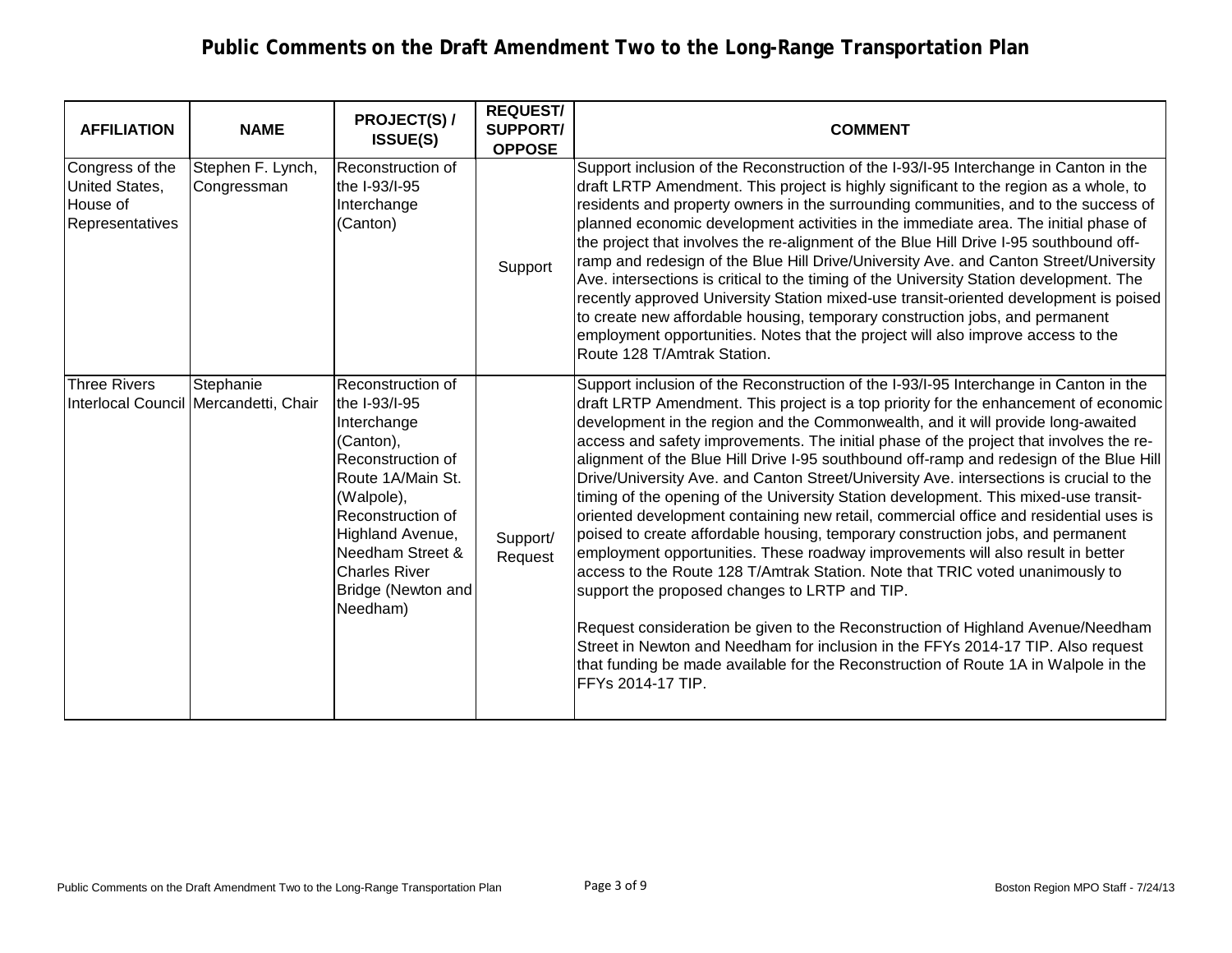| <b>AFFILIATION</b>                    | <b>NAME</b>                     | <b>PROJECT(S) /</b><br><b>ISSUE(S)</b>                        | <b>REQUEST/</b><br><b>SUPPORT/</b><br><b>OPPOSE</b> | <b>COMMENT</b>                                                                                                                                                                                                                                                                                                                                                                                                                                                                                                                                                                                                                                                                                                                                                                                                                                                                                                                                                                                                                                                                                                                                                                                                                                                                                                                                                                                                                                                                                                                                                                                                                                                                                                                                                                                                                   |
|---------------------------------------|---------------------------------|---------------------------------------------------------------|-----------------------------------------------------|----------------------------------------------------------------------------------------------------------------------------------------------------------------------------------------------------------------------------------------------------------------------------------------------------------------------------------------------------------------------------------------------------------------------------------------------------------------------------------------------------------------------------------------------------------------------------------------------------------------------------------------------------------------------------------------------------------------------------------------------------------------------------------------------------------------------------------------------------------------------------------------------------------------------------------------------------------------------------------------------------------------------------------------------------------------------------------------------------------------------------------------------------------------------------------------------------------------------------------------------------------------------------------------------------------------------------------------------------------------------------------------------------------------------------------------------------------------------------------------------------------------------------------------------------------------------------------------------------------------------------------------------------------------------------------------------------------------------------------------------------------------------------------------------------------------------------------|
| <b>Conservation</b><br>Law Foundation | Rafael Mares, Staff<br>Attorney | Reconstruction of<br>the I-93/I-95<br>Interchange<br>(Canton) | Oppose                                              | Oppose inclusion of the Reconstruction of the I-93/I-95 Interchange in Canton in the<br>draft LRTP Amendment. This project would require an investment of an estimated<br>\$238 million over five years that may lead to a call on discretionary federal funds in<br>the future or would put significant pressure on the MPO to pay for other projects that<br>the state could otherwise fund. Given that the new transportation revenue will not<br>allow for all of the projects listed in the The Way Forward: A 21st Century<br>Transportation Plan to be funded, the MPO should take a look at the interactive,<br>online calculator CLF and Transportation for Massachusetts ("T4MA") created; it is<br>available at http://goo.gl/AKvVL. States that programming the I-95/I-93 Interchange in<br>Canton at this time would be premature since the pending tax bill creates a project<br>selection advisory council with the mission of prioritizing the list of transportation<br>projects to be funded over the next five years.<br>Express concern that while increasing capacity of the interchange might reduce<br>congestion in the short-term, it is unlikely to provide long-term relieve as the added<br>capacity can be expected to be filled soon by drivers who are currently taking other<br>routes or traveling at different times and those who shift from transit to driving, take<br>longer trips, or decide to make a trip when they did not before. Also express concern<br>about the safety merits of the project and note that there are at least 34 more<br>dangerous intersections and interchanges in the region that are not funded. State that<br>the environmental impacts of the project should be considered more closely due to the<br>addition of impervious land area and $CO2$ emissions. |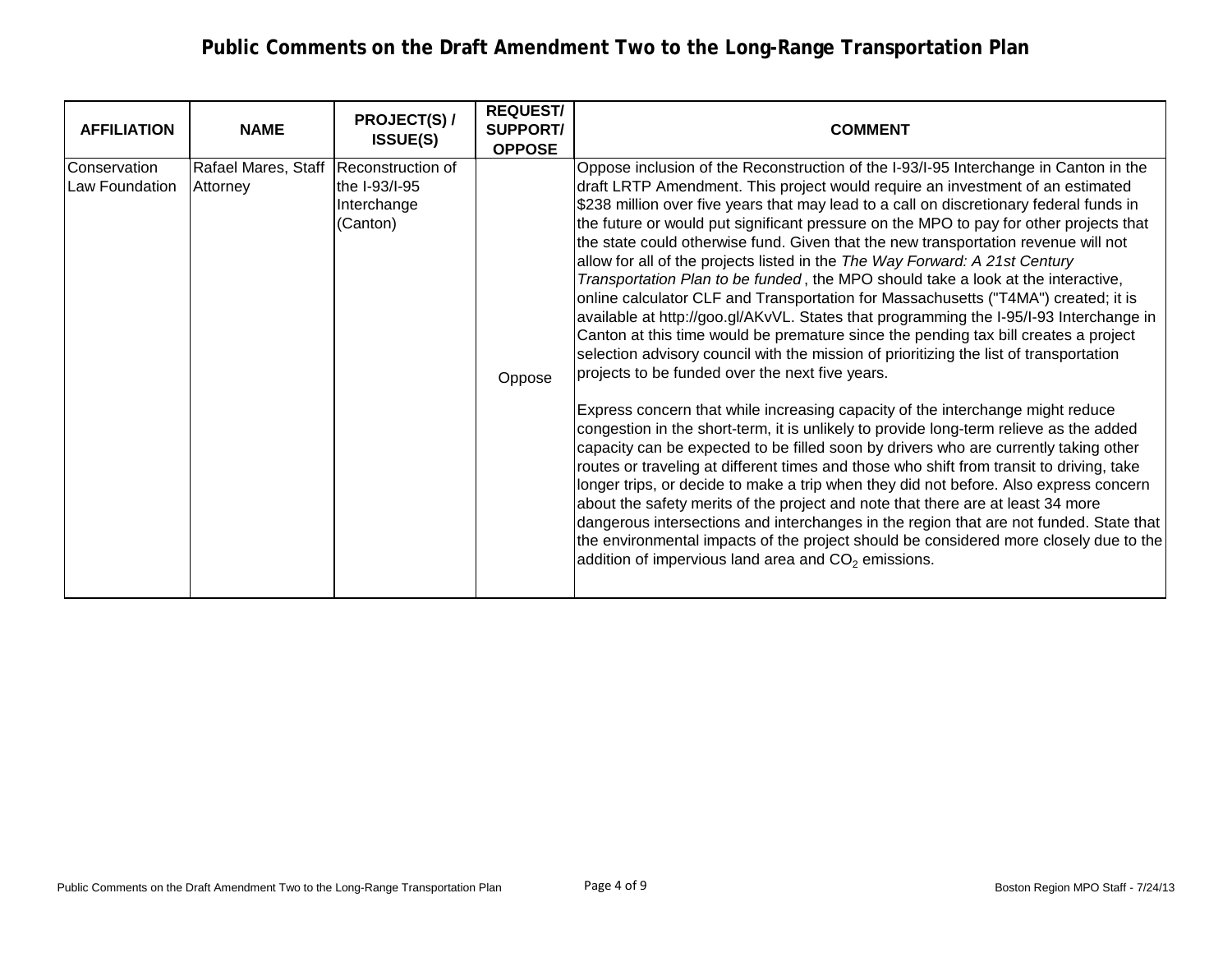| <b>AFFILIATION</b>                      | <b>NAME</b>                                                                                                                                                                                                                                                                                                                                                                                                                                                    | <b>PROJECT(S) /</b><br><b>ISSUE(S)</b>                        | <b>REQUEST/</b><br><b>SUPPORT/</b><br><b>OPPOSE</b> | <b>COMMENT</b>                                                                                                                                                                                                                                                                                                                                                                                                                                                                                                                                                                                                                                                                                                                                                                                                                                                                                                                                                                                                                                                                                                                                                                                                                                                                                                                                                                                                                                                                                                                                                                                                                                                                                                                        |
|-----------------------------------------|----------------------------------------------------------------------------------------------------------------------------------------------------------------------------------------------------------------------------------------------------------------------------------------------------------------------------------------------------------------------------------------------------------------------------------------------------------------|---------------------------------------------------------------|-----------------------------------------------------|---------------------------------------------------------------------------------------------------------------------------------------------------------------------------------------------------------------------------------------------------------------------------------------------------------------------------------------------------------------------------------------------------------------------------------------------------------------------------------------------------------------------------------------------------------------------------------------------------------------------------------------------------------------------------------------------------------------------------------------------------------------------------------------------------------------------------------------------------------------------------------------------------------------------------------------------------------------------------------------------------------------------------------------------------------------------------------------------------------------------------------------------------------------------------------------------------------------------------------------------------------------------------------------------------------------------------------------------------------------------------------------------------------------------------------------------------------------------------------------------------------------------------------------------------------------------------------------------------------------------------------------------------------------------------------------------------------------------------------------|
| Transportation<br>lfor<br>Massachusetts | T4MA, LISC<br>Greater Boston,<br>CLF, MACDC, ELM,<br>E2, Massachusetts<br><b>Public Health</b><br>Association,<br><b>Saunders Hotel</b><br>Group, MASSPIRG,<br>Livable Streets,<br>Institute for Human<br>Centered Design,<br>MCAN, Neighbor to<br>Neighbor,<br><b>Massachusetts</b><br><b>Smart Growth</b><br>Alliance, ACE,<br>Fairmount/Indigo<br>Line CDC<br>Collaborative,<br><b>Groundwork</b><br>Lawrence,<br>MassBike,<br>WalkBoston, SCC,<br>and STEP | Reconstruction of<br>the I-93/I-95<br>Interchange<br>(Canton) | Oppose                                              | Oppose inclusion of the Reconstruction of the I-93/I-95 Interchange in Canton in the<br>draft LRTP Amendment. This project would increase $CO2$ emissions by 12 tons per<br>summer day by 2035, and does not help the Commonwealth reach the Global<br>Warming Solutions Act goals to reduce CO <sub>2</sub> emissions by 25% by 2020 and 80% by<br>2050.<br>Request that the climate emissions be modeled for this project, including a reasonable<br>estimate of induced traffic, and that data be provided to MPO members and the public<br>before any further action is taken on the project. Express concern that while<br>increasing capacity of the interchange might reduce congestion in the short-term, it is<br>unlikely to provide long-term relieve as the added capacity can be expected to be<br>filled soon by drivers who are currently taking other routes or traveling at different<br>times and those who shift from transit to driving, take longer trips, or decide to make a<br>trip when they did not before.<br>Support MassDOT's mode shift goal of tripling the number of people that walk, bike,<br>and take transit, and suggest that transportation investments should be prioritized for<br>multi-modal projects that advance the mode shift goal.<br>Request that the MPO not fund the interchange project until the proposed project<br>selection advisory council has an opportunity to develop project selection criteria to<br>prioritize spending new transportation funds and MassDOT has an opportunity to<br>develop a five-year capital plan to prioritize the state's transportation needs. States<br>that programming the I-95/I-93 Interchange in Canton at this time would be premature. |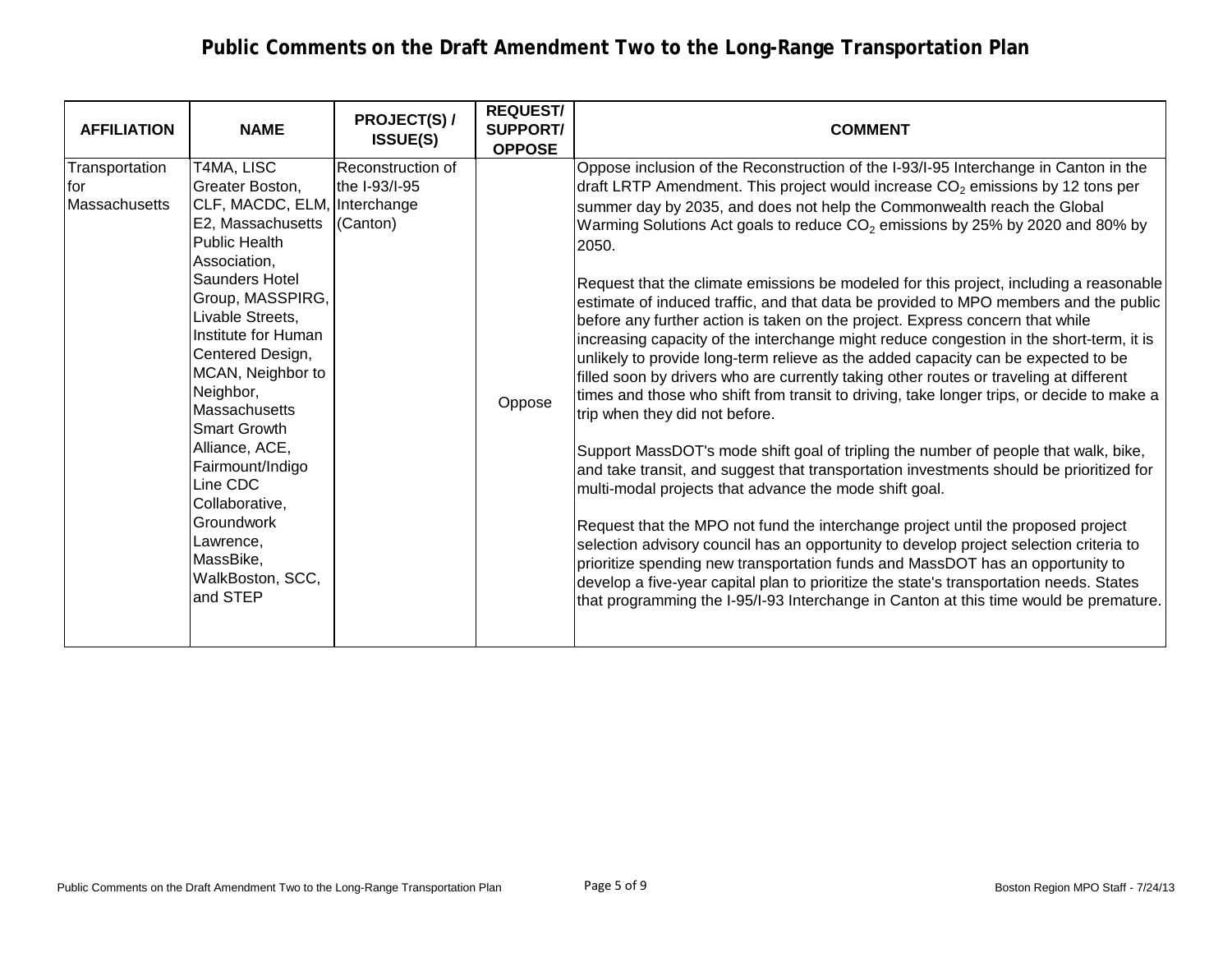| <b>AFFILIATION</b>              | <b>NAME</b> | <b>PROJECT(S) /</b><br><b>ISSUE(S)</b>                                                                                                                                     | <b>REQUEST/</b><br><b>SUPPORT/</b><br><b>OPPOSE</b> | <b>COMMENT</b>                                                                                                                                                                                                                                                                                                                                                                                                                                                                                                                                                                                                                                                                                                                                                                                                                                                                                                                                                                                                                                                                                                                                                   |
|---------------------------------|-------------|----------------------------------------------------------------------------------------------------------------------------------------------------------------------------|-----------------------------------------------------|------------------------------------------------------------------------------------------------------------------------------------------------------------------------------------------------------------------------------------------------------------------------------------------------------------------------------------------------------------------------------------------------------------------------------------------------------------------------------------------------------------------------------------------------------------------------------------------------------------------------------------------------------------------------------------------------------------------------------------------------------------------------------------------------------------------------------------------------------------------------------------------------------------------------------------------------------------------------------------------------------------------------------------------------------------------------------------------------------------------------------------------------------------------|
| Resident, City of<br>Somerville | Alan Moore  | <b>Prioritization of Bike</b><br>Path Investments,<br>Minuteman Bikeway<br>Connection<br>(Arlington), and<br>Reconstruction of<br>the I-93/I-95<br>Interchange<br>(Canton) | Support/<br>Request                                 | Supports the significant increase in TIP funding for bicycle and pedestrian projects,<br>yet requests that the money be spread around the region rather than concentrated on<br>a few expensive projects.<br>Also requests that funding be withheld from the Minuteman Bikeway Connection until<br>a better crossing design is proposed. Suggests design plans for the project that<br>include a short section of cycletracks along Mass Ave and attached a conceptual plan.<br>Attached a letter to MassDOT and the Town of Arlington regarding detailed comments<br>on the 25% design plans of the project.<br>Expresses concern that programming funding for the Reconstruction of the I-93/I-95<br>Interchange would leapfrog the legislature's proposal to set up a process for<br>prioritizing how new transportation funds would be spent and MassDOT's 5-year<br>capital plan. Also states that the project would increase $CO2$ emissions and does<br>nothing to help triple the number of people walking, biking, and taking transit.<br>Attached a letter from Transportation for Massachusetts ("T4MA") in opposition to the<br>interchange project. |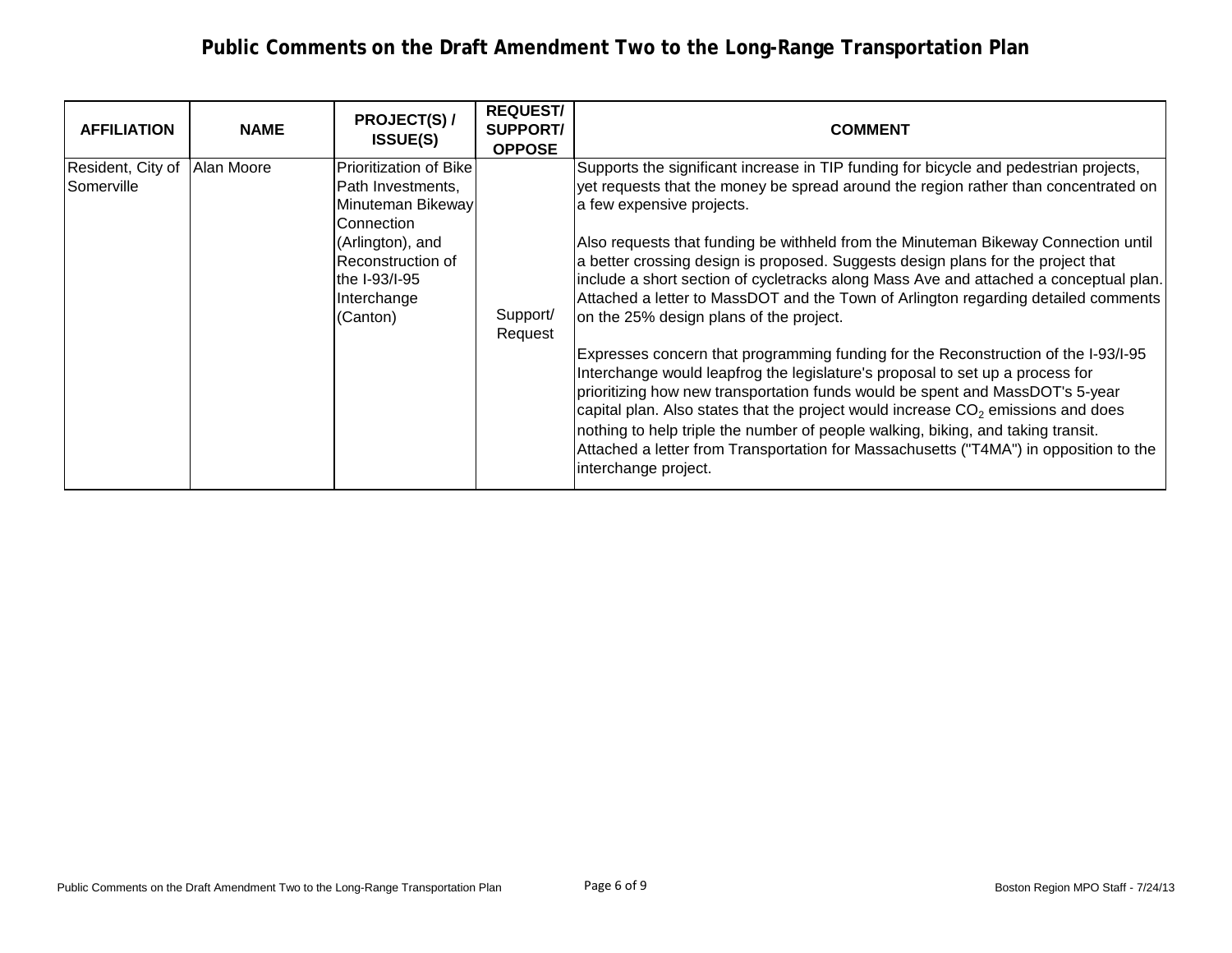| <b>AFFILIATION</b>                              | <b>NAME</b>                                                 | <b>PROJECT(S) /</b><br><b>ISSUE(S)</b>                                                                                                                                                                                                                                                                                                                                                                                                | <b>REQUEST/</b><br><b>SUPPORT/</b><br><b>OPPOSE</b> | <b>COMMENT</b>                                                                                                                                                                                                                                                                                                                                                                                                                                                                                                                                                                                                                                                                                                                                                                                                                                                                                                                                                                                                                                                                                                                                                                                                                 |
|-------------------------------------------------|-------------------------------------------------------------|---------------------------------------------------------------------------------------------------------------------------------------------------------------------------------------------------------------------------------------------------------------------------------------------------------------------------------------------------------------------------------------------------------------------------------------|-----------------------------------------------------|--------------------------------------------------------------------------------------------------------------------------------------------------------------------------------------------------------------------------------------------------------------------------------------------------------------------------------------------------------------------------------------------------------------------------------------------------------------------------------------------------------------------------------------------------------------------------------------------------------------------------------------------------------------------------------------------------------------------------------------------------------------------------------------------------------------------------------------------------------------------------------------------------------------------------------------------------------------------------------------------------------------------------------------------------------------------------------------------------------------------------------------------------------------------------------------------------------------------------------|
| <b>IFriends of the</b><br><b>Community Path</b> | Alan Moore and<br>Lynn Weissman, Co-Extension<br>Presidents | <b>Green Line</b><br>(Somerville &<br>Medford), Bruce<br>Freeman Rail Trail,<br><b>Assabet River Rail</b><br>Trail, Prioritization<br>of Bicycle,<br>Pedestrian and<br>Transit<br>Investments,<br>Reconstruction of<br>the I-93/I-95<br>Interchange<br>(Canton), Tri-<br>Community<br><b>Bikeway, Safe</b><br>Routes to School,<br>Clean Air and<br>Mobility Program,<br>and Minuteman<br><b>Bikeway</b><br>Connection<br>(Arlington) | Support/<br>Request                                 | Support inclusion of funding in the FFYs 2014-17 TIP for the following projects: Green<br>Line Extension (Somerville and Medford), Bruce Freeman Rail Trail, Assabet River<br>Rail Trail, Tri-Community Bikeway, and Safe Routes to School projects in Milton,<br>Saugus, and Somerville.<br>Request that the MPO continue to increase funding for bicycle, pedestrian, and transit<br>projects in light of MPO goals to reduce Greenhouse Gas emissions, TIP evaluation<br>criteria, and MassDOT's mode shift goal to triple the bike/walk/transit travel share.<br>Express concern that programming funding for the Reconstruction of the I-93/I-95<br>Interchange would bypass the legislature's process for prioritizing how new<br>transportation funds would be spent and the development of MassDOT's 5-year<br>capital plan. Also state that the project would increase $CO2$ emissions and does<br>nothing to help triple the number of people walking, biking, and taking transit.<br>Also request that funding be withheld from the Minuteman Bikeway Connection until a<br>better crossing design is proposed. Suggest design plans for the project that include a<br>short section of cycletracks along Mass Ave. |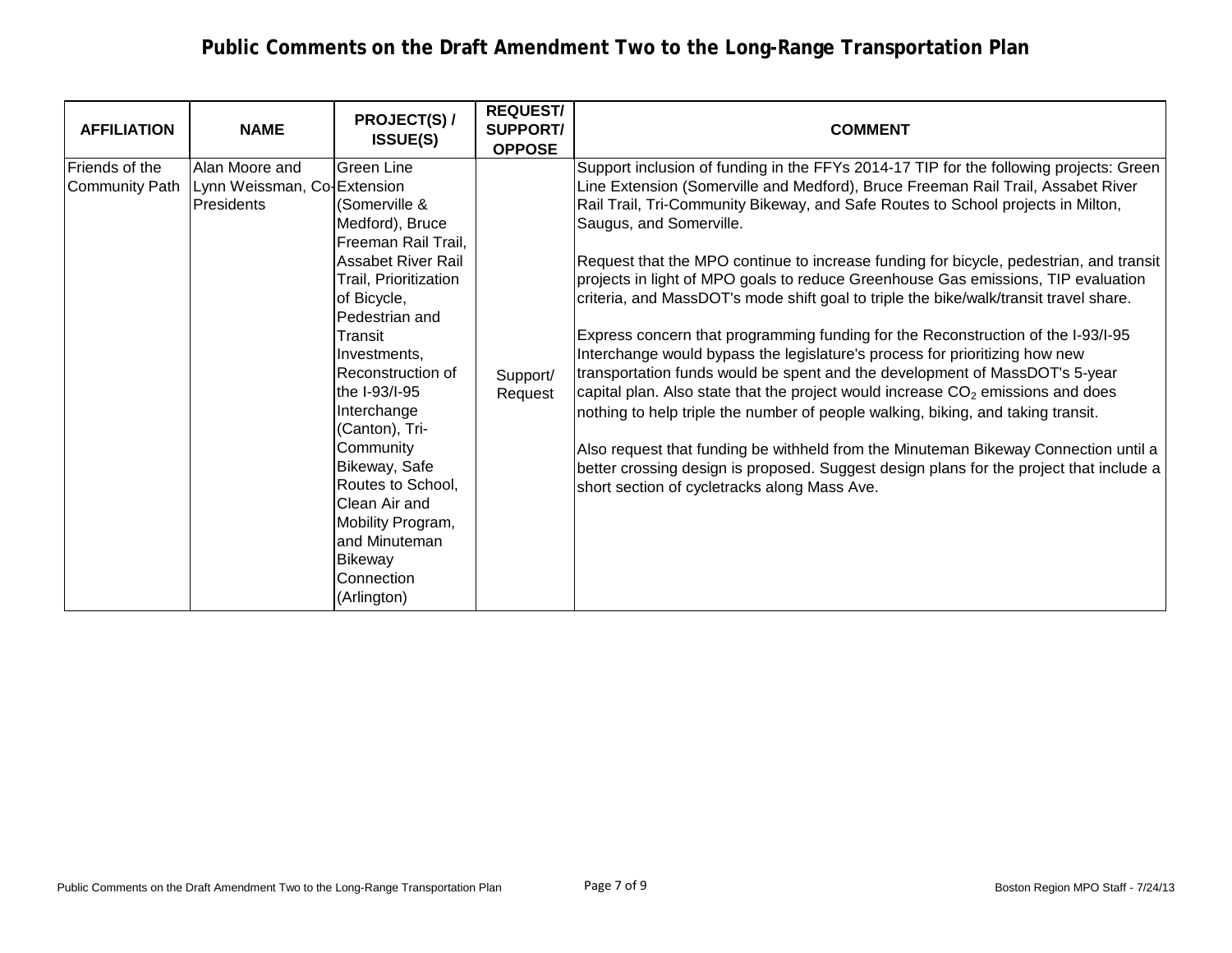| <b>AFFILIATION</b> | <b>NAME</b>            | <b>PROJECT(S) /</b><br><b>ISSUE(S)</b> | <b>REQUEST/</b><br><b>SUPPORT/</b><br><b>OPPOSE</b> | <b>COMMENT</b>                                                                                                                                                                                                                                                                                                                                                                                                                                                                                                                                                                                                                                                                                                                                                                                                                                                                                                                                                                                                                                                                                                                                                                                                                                                                                                                                                                                                                                                                                                                                                                                                                                                                                                                                                                                                                                                                                                                                                                                                                                                                                                                                                                                                                   |
|--------------------|------------------------|----------------------------------------|-----------------------------------------------------|----------------------------------------------------------------------------------------------------------------------------------------------------------------------------------------------------------------------------------------------------------------------------------------------------------------------------------------------------------------------------------------------------------------------------------------------------------------------------------------------------------------------------------------------------------------------------------------------------------------------------------------------------------------------------------------------------------------------------------------------------------------------------------------------------------------------------------------------------------------------------------------------------------------------------------------------------------------------------------------------------------------------------------------------------------------------------------------------------------------------------------------------------------------------------------------------------------------------------------------------------------------------------------------------------------------------------------------------------------------------------------------------------------------------------------------------------------------------------------------------------------------------------------------------------------------------------------------------------------------------------------------------------------------------------------------------------------------------------------------------------------------------------------------------------------------------------------------------------------------------------------------------------------------------------------------------------------------------------------------------------------------------------------------------------------------------------------------------------------------------------------------------------------------------------------------------------------------------------------|
|                    | Daniel A. De<br>Pompei | <b>Bruce Freeman Rail</b><br>Trail     |                                                     | My name is Daniel A. De Pompei. I have been a resident of Sudbury MA for 39 years.<br>I have been a member of the National Rails to Trails Conservancy for<br>20 years.                                                                                                                                                                                                                                                                                                                                                                                                                                                                                                                                                                                                                                                                                                                                                                                                                                                                                                                                                                                                                                                                                                                                                                                                                                                                                                                                                                                                                                                                                                                                                                                                                                                                                                                                                                                                                                                                                                                                                                                                                                                          |
|                    |                        |                                        | Oppose                                              | The following statement is provided in response to the MPO's request for citizen input<br>for the Draft TIP 2014-2017 and proposed LRTP Amendment for 2013.<br>I do not support the use of transportation funds for design or construction of multi-use<br>trails that have not been validated to reduce automotive traffic in a substantive and<br>measurable way. The proposed Bruce Freeman Rail Trail has not been justified as<br>mitigating traffic congestion. I note with great interest that the majority of comments<br>documented for the Bruce Freeman Rail Trail on the current plans are predominately<br>recreational comments and not transportation. The Department of Conservation and<br>Recreation should fund recreation projects not the Department of Transportation.<br>I do not support multi-use trails whose right-of-way passes through, or near, areas of<br>endangered or threatened species habitat, major game trails, wetlands or riparian<br>areas. The proposed Bruce Freeman Rail Trail Right of Way (ROW) passes through<br>several such areas and violates existing conservation and environmental law. I have<br>discussed this issue with the National Rails to Trails Conservancy (RTC). The RTC<br>has no policy that requires any rail trail alignment stay entirely within the rail ROW.<br>The currently proposed trail alignment is the result of local advocacy group(s)<br>inappropriate involvement in municipal politics and not the result of meaningful<br>negotiations with all interested parties. There has been no open, measurable<br>justification of the Bruce Freeman rail trail. There has been no effort by the Trail's<br>advocacy group (or the state) to address or resolve any of the risks associated with<br>the trail and I do not recommend and do not support the use of public funds for the<br><b>Bruce Freemen Rail Trail.</b><br>There are simply too many State validated needs for transportation funds that should<br>take priority over the currently proposed Bruce Freeman Rail Trail.<br>I have submitted this same basic set of comments for the past three years and the<br>comments all still apply. I am available for further discussion. |